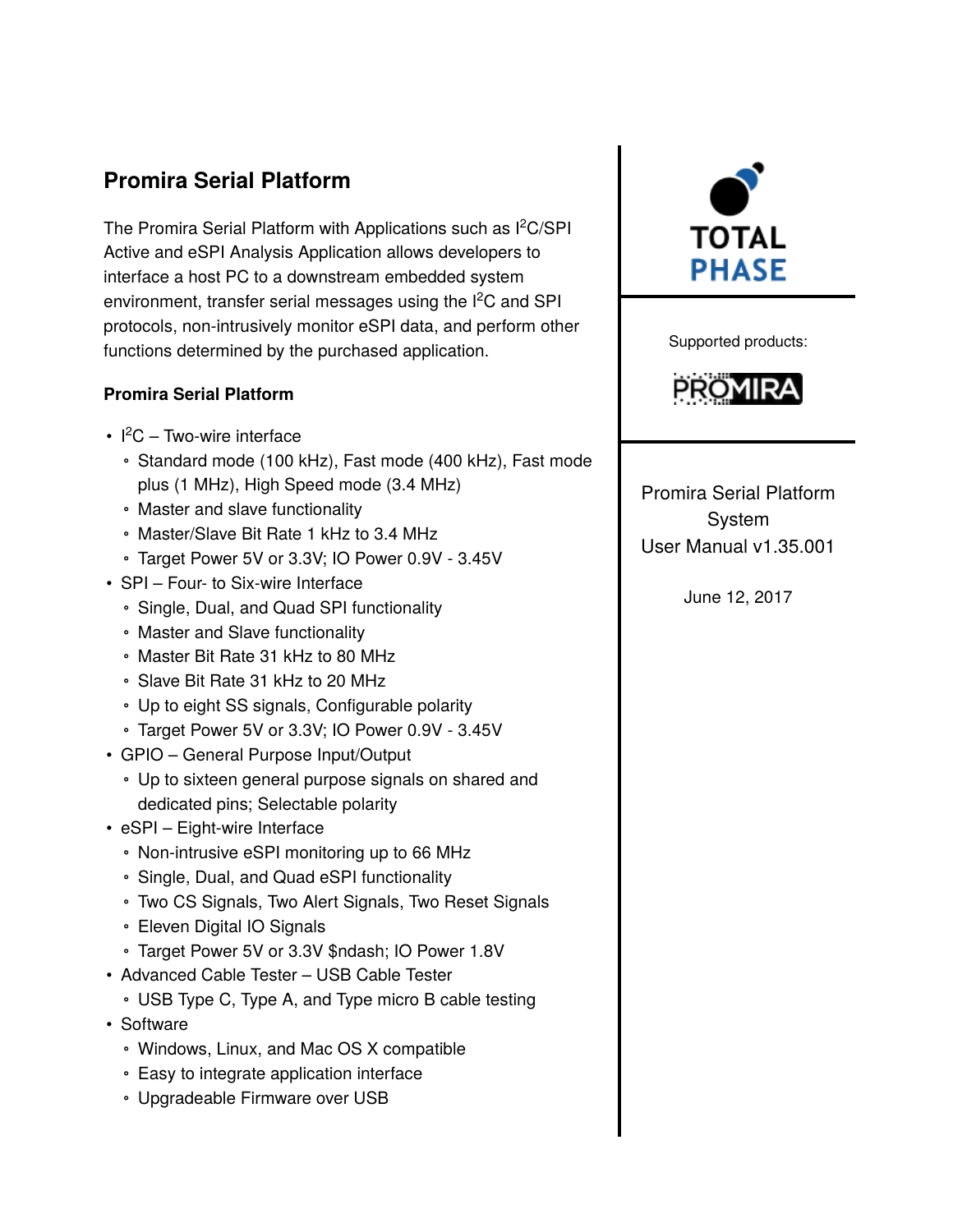TOTAL PHASE

# **1 Revision History**

# **1.1 Changes in version 1.35**

Added auto start feature.

Updated text for upgrades(001)

# **1.2 Changes in version 1.34**

Improved the connection to Windows.

# **1.3 Changes in version 1.33**

Added features for Promira platform with eSPI Analysis Application.

Updated Applications section.

# **1.4 Changes in version 1.32**

Fixed the connectivity issue of the first attempt to connect the Promira platform to the Promira API pm\_load function after the device reset.

# **1.5 Changes in version 1.31**

Added features for Promira platform I<sup>2</sup>C Active Level 2 Application and SPI Active Level 3 Application.

# **1.6 Changes in version 1.30**

Added features for Promira platform SPI Active Level 2 Application.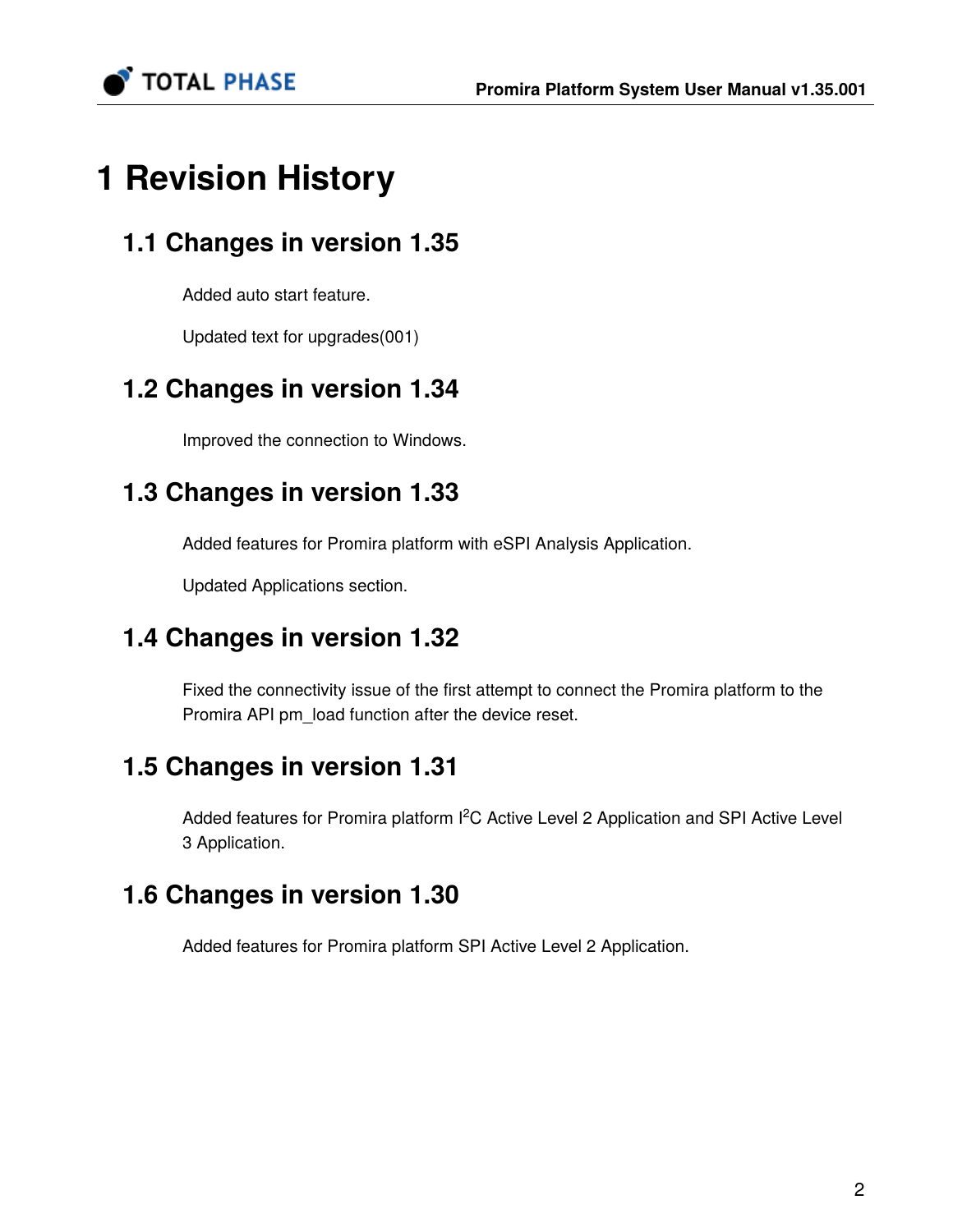



# **2 General Overview**

The Promira Serial Platform with the I<sup>2</sup>C/SPI Active applications and eSPI Analysis application supports I<sup>2</sup>C master/slave active modes; Single, Dual, and Quad SPI master/ slave active modes; and Single, Dual and Quad eSPI analysis modes. The Promira platform supports up to 8 SPI SS/CS signals, up to 16 GPIO signals, and up to 11 eSPI Digital IO signals depending on purchased application. The Promira platform connects to an analysis computer via Ethernet or Ethernet over USB. The applications installed on the Promira Serial Platform are field-upgradeable and future-proof.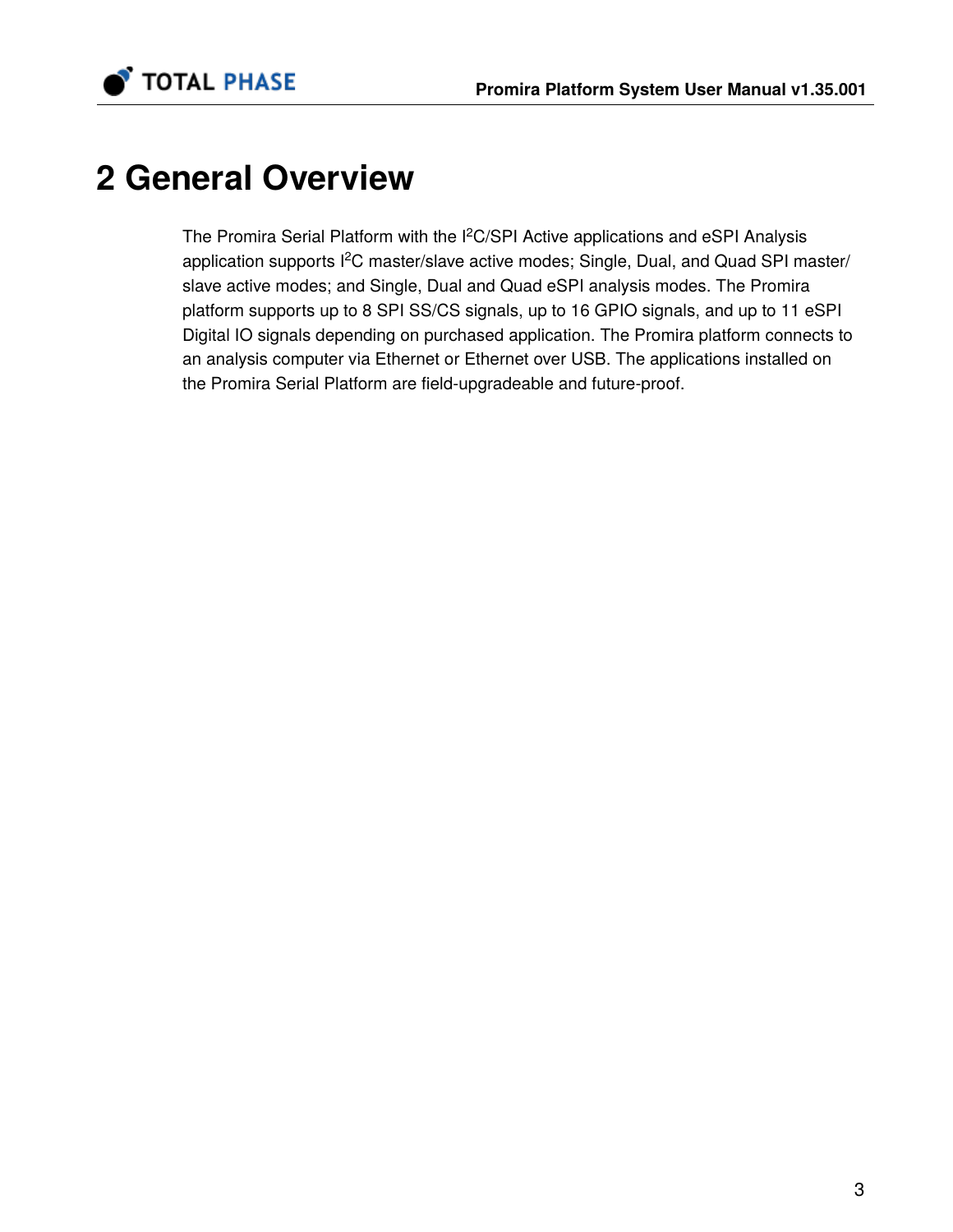

# **3 Applications**

| <b>Application</b>                      | <b>Max</b><br><b>Bitrate</b><br>(Master/<br><b>Slave</b><br>MHz) | <b>Max</b><br><b>GPIO</b><br><b>Signals</b> | <b>Digital</b><br>IO<br><b>Signals</b> | <b>Max</b><br><b>SS/CS</b><br><b>Signals</b> | <b>Slave</b><br>Response<br>Level (1)    | <b>Slave</b><br><b>Response</b><br>Capability<br>(1)                       | <b>Slave</b><br><b>Response</b><br><b>Size (1)</b>                         |
|-----------------------------------------|------------------------------------------------------------------|---------------------------------------------|----------------------------------------|----------------------------------------------|------------------------------------------|----------------------------------------------------------------------------|----------------------------------------------------------------------------|
| <sup>2</sup> C Active<br>Level 1        | 1/1                                                              | 6                                           | <b>NA</b>                              | <b>NA</b>                                    | Advanced<br>Slave                        | 1 slave<br>address, 1<br>response                                          | 256 Bytes                                                                  |
| $I2C$ Active<br>Level <sub>2</sub>      | 3.4/3.4                                                          | 12                                          | <b>NA</b>                              | <b>NA</b>                                    | Advanced<br>Slave                        | 1 slave<br>address, 1<br>response                                          | 256 Bytes                                                                  |
| <b>SPI Active</b><br>Level 1            | 12.5/8                                                           | 6                                           | <b>NA</b>                              | $\mathbf{1}$                                 | Advanced<br>Slave                        | 1 response                                                                 | 256 Bytes                                                                  |
| <b>SPI Active</b><br>Level <sub>2</sub> | 40/20                                                            | 12                                          | <b>NA</b>                              | 3                                            | Advanced<br>Slave,<br><b>Ultra Slave</b> | Advanced<br>Slave: 1<br>response.<br>Ultra Slave:<br>Multiple<br>responses | 256 Bytes                                                                  |
| <b>SPI Active</b><br>Level 3            | 80/20                                                            | 16                                          | <b>NA</b>                              | 8                                            | Advanced<br>Slave,<br><b>Ultra Slave</b> | Advanced<br>Slave: 1<br>response.<br>Ultra Slave:<br>multiple<br>responses | Advanced<br><b>Slave: 256</b><br>Bytes. Ultra<br>Slave: Up to<br>64 MBytes |
| eSPI<br>Analysis                        | 66                                                               | <b>NA</b>                                   | 11                                     | $\overline{2}$                               | <b>NA</b>                                | <b>NA</b>                                                                  | <b>NA</b>                                                                  |

|  | Table 1 (1) : Applications Description |  |
|--|----------------------------------------|--|
|  |                                        |  |

Notes:

(1) Ultra Slave will be released at a future date.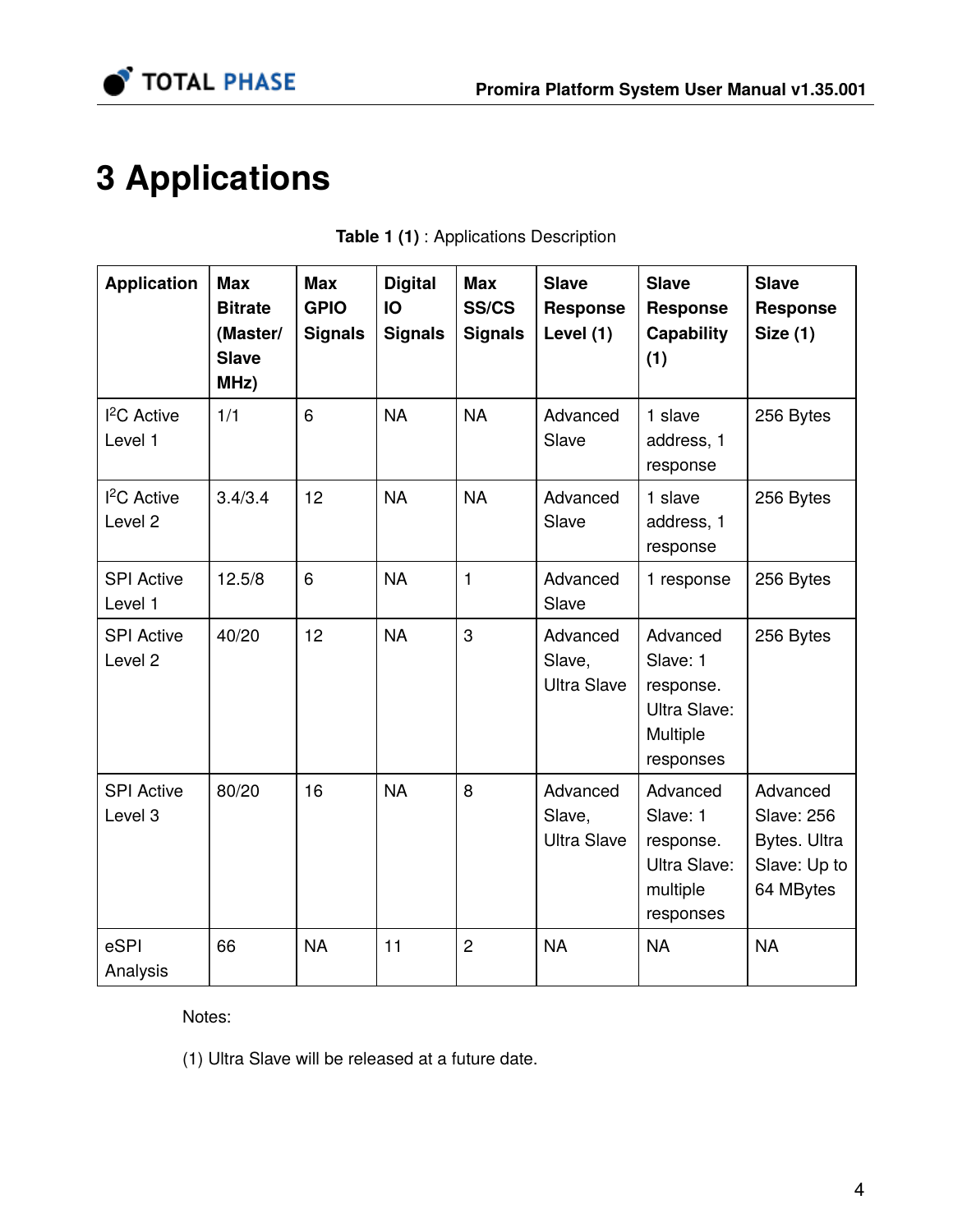

# **4 Hardware Specifications**

# **4.1 Pinouts**

# **4.1.1 Pin Description**

| Pin                              | Symbol                      | <b>Description</b>                                                    |
|----------------------------------|-----------------------------|-----------------------------------------------------------------------|
| 4                                | $V_{\rm TGT}$               | Software configurable Vcc target power supply.<br>NC/3.3V/5V.         |
| 6                                | $\mathsf{v}_{\mathsf{TGT}}$ | Software configurable Vcc target power supply.<br>NC/3.3V/5V.         |
| 22                               | V <sub>IO</sub>             | Software configurable Vcc IO level power supply.<br>NC/0.9V to 3.45V. |
| 24                               | V <sub>IO</sub>             | Software configurable Vcc IO level power supply.<br>NC/0.9V to 3.45V. |
| 2, 10, 12, 16, 18, 28,<br>30, 34 | <b>GND</b>                  | Ground Connection.                                                    |

**Table 2 (1)** : Pin Description - Target Connector

Note:

(1) The pin description in this table is for Promira FW v1.30/v1.30 and above.

# **4.2 USB 2.0 Compliance**

The Promira Serial Platform is USB 2.0 compliant and will operate as a high speed (480 Mbps) device on a USB 2.0 hub or host controller. For additional information see table 15.

# **4.3 Physical Specifications**

- Dimensions: W x D x L: 77.5 mm x 29.2 mm x 115.6 mm (3.05" x 1.15" x 4.55")
- Weight: 153 g (0.34 lbs)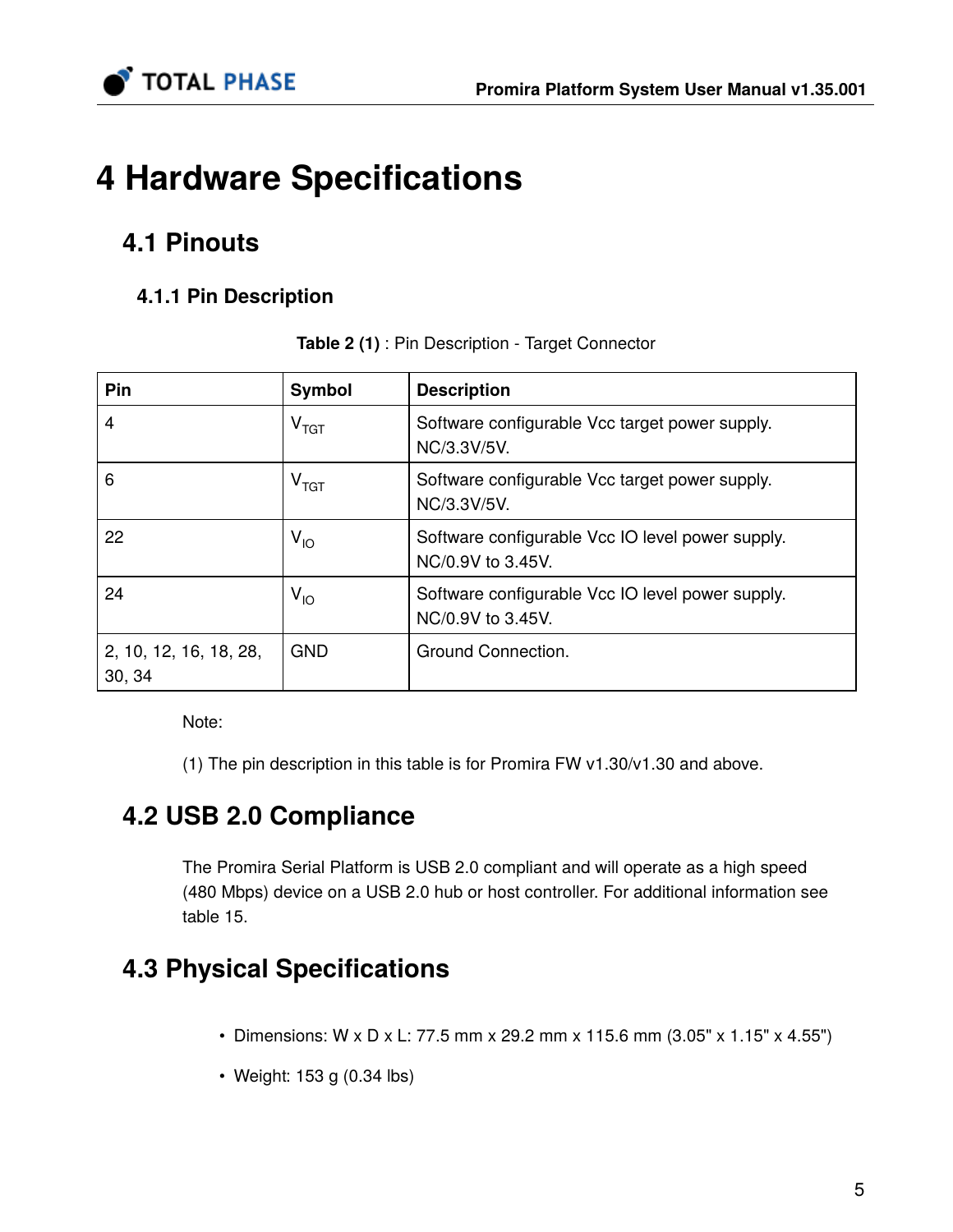

# **4.4 Promira Boot Process**

# **4.4.1 Promira General Boot Process**

- 1. Promira platform is off, and 3 leds are off
- 2. Power on Promira platform by connecting it to computer USB connector.
- 3. In about 1 s right led turns red.
- 4. In about 5 s right led turns blue.
- 5. Issue Promira API function pm\_load, or connect Promira platform to Control Center Serial or Flash Center.
- 6. In about 1 us right led turns green, and Promira platform is ready to transfer data.

# **4.4.2 Promira FW Update Boot Process**

- 1. Right led is green, and Promira platform is ready to transfer data.
- 2. Issue FW update in Control Center Serial or Promira Update Utility.
- 3. 3 leds turn off.
- 4. In about 1 s right led turns red.
- 5. In about 5 s all 3 leds turn blue.
- 6. Promira platforms appears as a hard drive on the computer.
- 7. Copy pmu file to Promira hard drive on the computer
- 8. Eject safely the Promira hard drive from the computer.
- 9. Reboot Promira platform by disconnecting and connecting the USB cable.
- 10. In about 1 s right led turns red.
- 11. In about 5 s all 3 leds turn blue.
- 12. In about 5 s all 3 leds flash blue (one at a time).
- 13. Promira platform automatically reboots: Bullets 1-6 in General Boot Process section are occurred.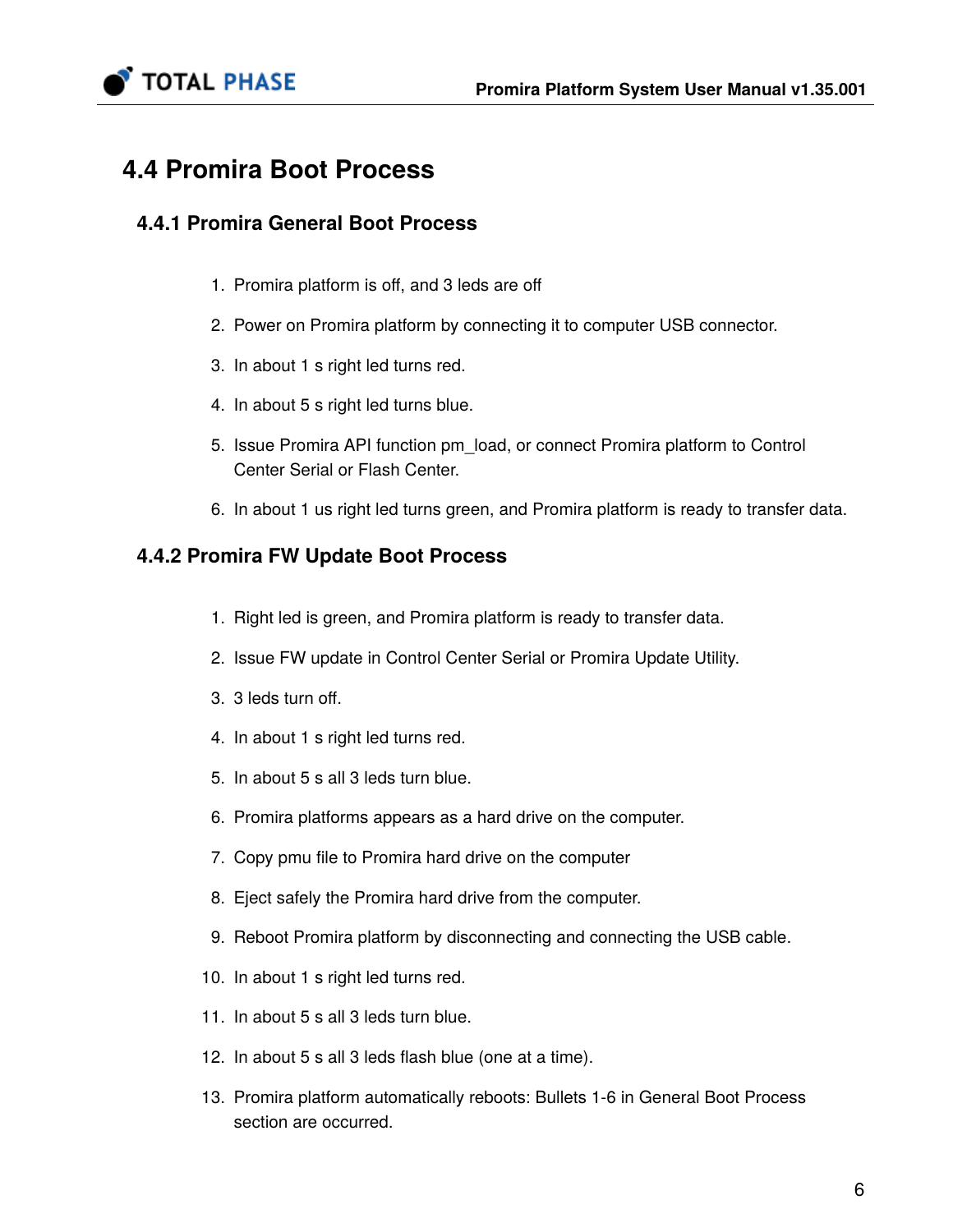

# **4.4.3 Promira License Update Boot Process**

The steps are similar to the Promira FW Update Boot Process steps. However, it is faster, and without step 12.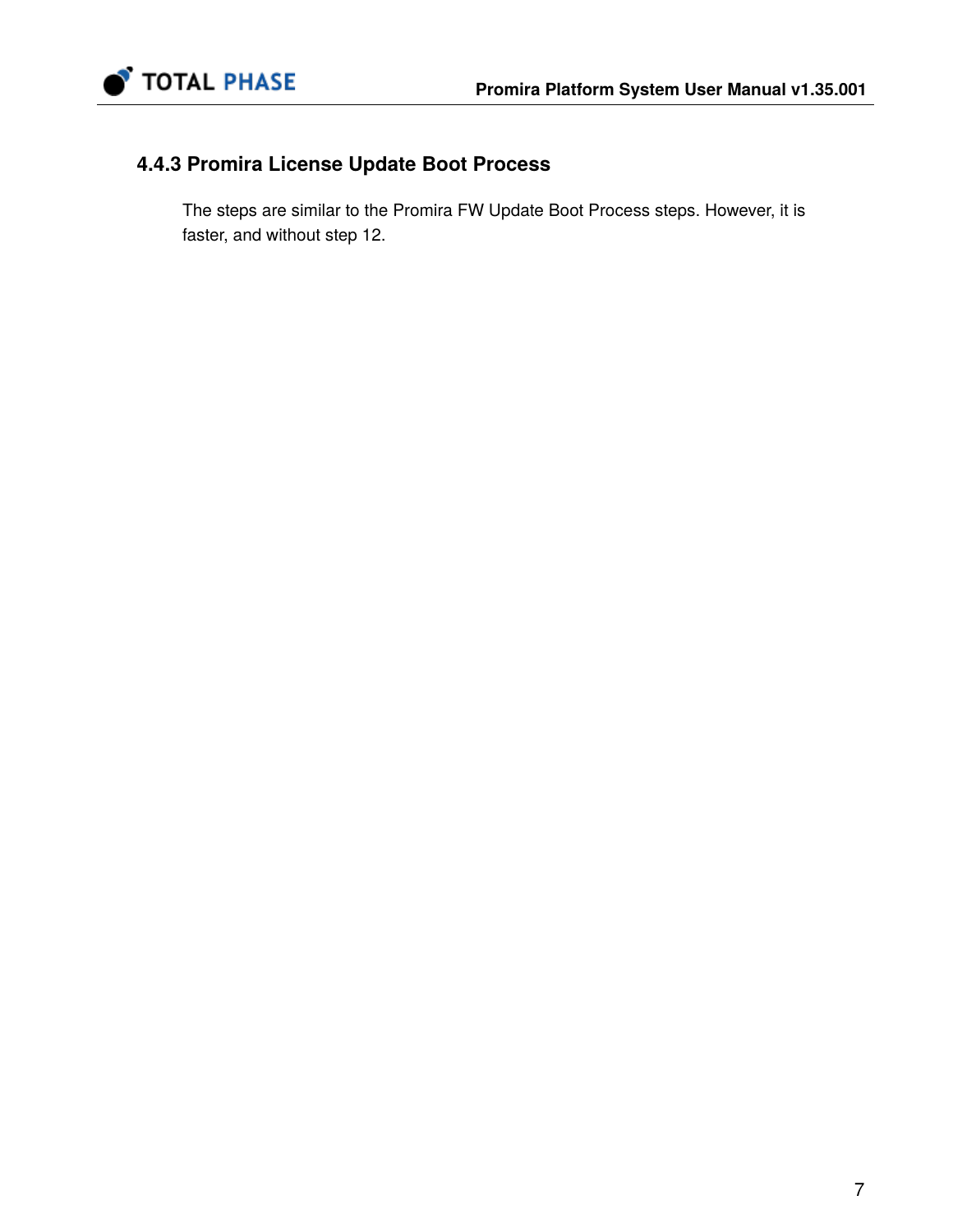

# **5 Software**

# **5.1 Compatibility**

# **5.1.1 Overview**

The Promira Serial Platform software is offered as a 32-bit or 64-bit Dynamic Linked Library (or shared object). The specific compatibility for each operating system is discussed below.

# **5.1.2 Windows Compatibility**

The Promira Serial Platform software is compatible with 32-bit and 64-bit versions of Windows 7, and Windows 8/8.1. The software is provided as a 32-bit or 64-bit application.

# **5.1.3 Linux Compatibility**

The Promira Serial Platform software is compatible with 32-bit and 64-bit standard distributions of Linux with kernel 2.6 and integrated USB support including: Red Hat, Ubuntu, Fedora, and SuSE. The software is provided as a 32-bit or 64-bit application. When using the 32-bit library on a 64-bit distribution, the appropriate 32-bit system libraries are also required. When using either the 64-bit library or 32 bit library, the appropriate system libraries are also required.

# **5.1.4 Mac OS X Compatibility**

The Promira Serial Platform software is compatible 32-bit and 64-bit Intel versions of Mac OS X 10.7 Lion, 10.8 Mountain Lion, 10.9 Mavericks, 10.10 Yosemite, and 10.11 El Capitan. The software is provided as a 32-bit or 64-bit application. Installation of the latest available update is recommended.

# **5.2 Connectivity**

There are two ways to connect to the Promira Serial Platform: via USB or via Ethernet. No additional device drivers are required for using either method.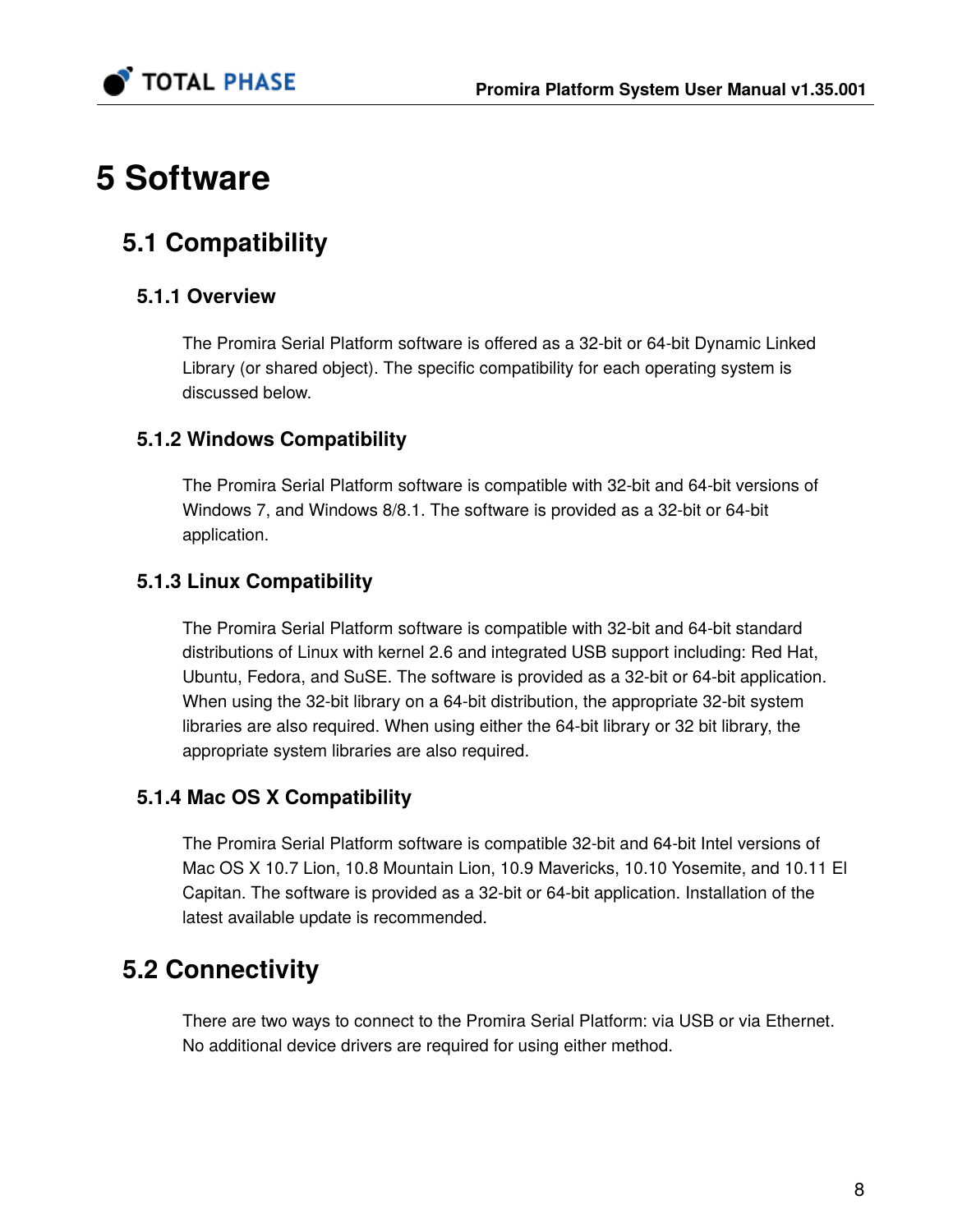

# **5.2.1 USB**

The Promira Serial Platform uses Ethernet over USB, which allows the host software to connect to the adapter via an IP address. To use this interface, connect the device to your PC with a USB cable and follow the instructions below to set up the connection on the PC.

For Ethernet over USB, the Promira Serial Platform is a DHCP server that dynamically distributes network configuration parameters, such as IP addresses for interfaces and services.

# **Windows**

- 1. Connect Promira to PC with USB cable.
- 2. After the device is connected to the development PC, Windows will automatically search for the appropriate RNDIS driver. To verify the drive is installed correctly, right-click on **Computer** and select **Manage**. From **System Tools**, select **Device Manager**. If the Total Phase Promira platform shows up with an exclamation mark, continue to the next step and install the driver.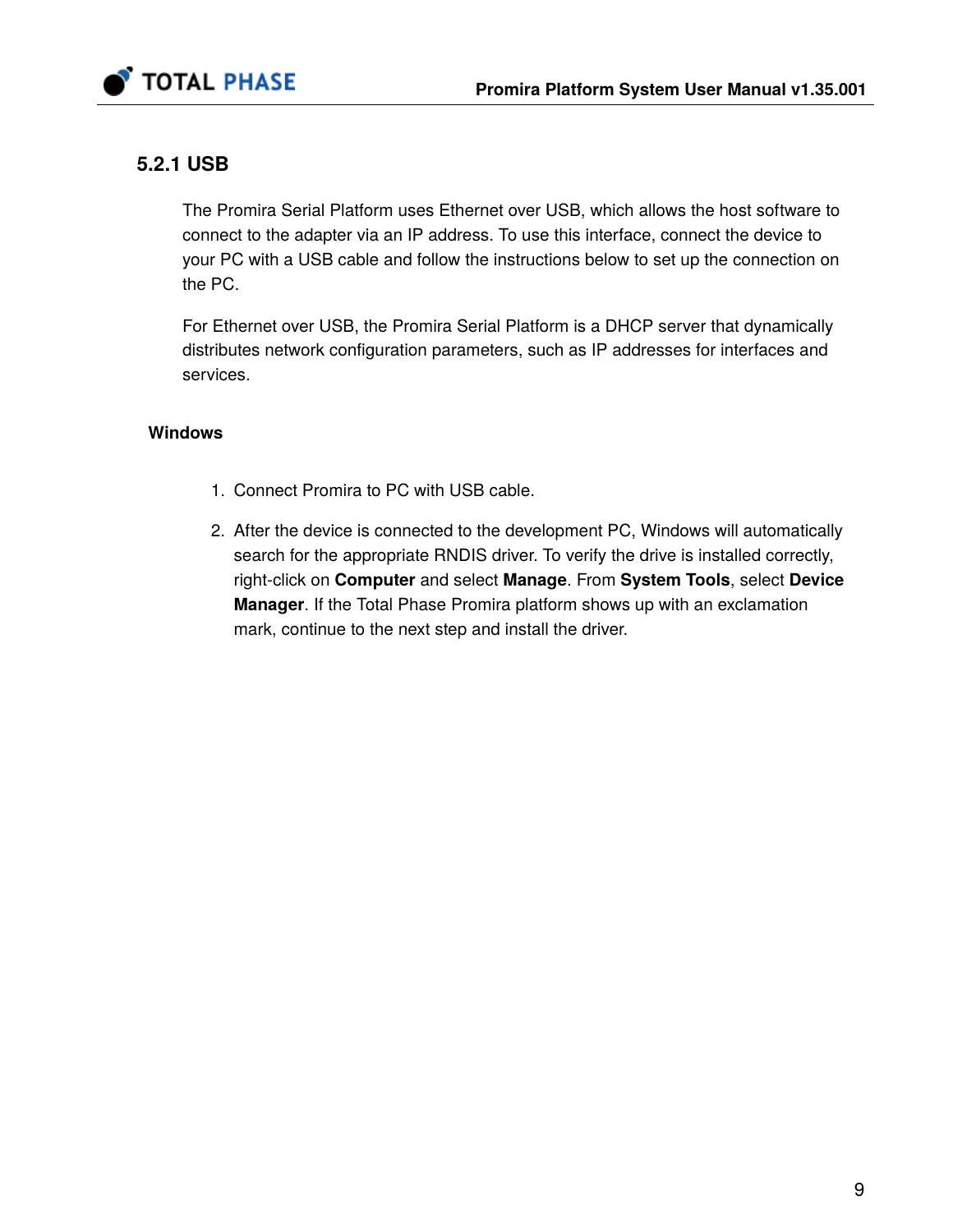



Otherwise, close this window, skip RNDIS driver installation in the next step and continue to the following step.

- 3. Install RNDIS driver:
	- a. Right-click on **Total Phase Promira platform** device and select **Update Driver Software...** When prompted to choose how to search for device driver software, choose **Browse my computer for driver software**.
	- b. **Browse for driver software on your computer** will come up. Select **Let me pick from a list of device drivers on my computer**.
	- c. A window will come up asking to select the device type. Select **Network adapters**, as RNDIS emulates a network connection.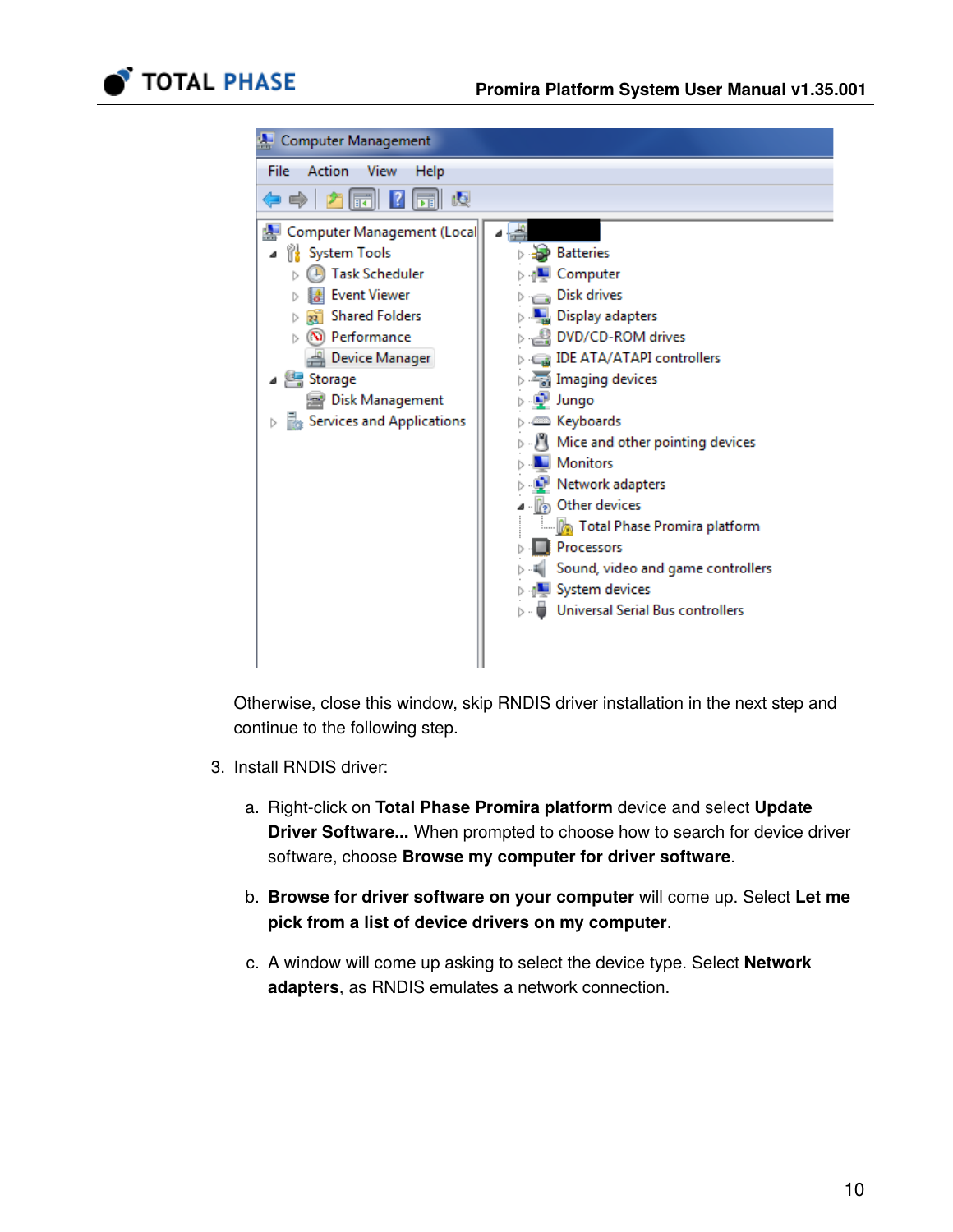

| m<br>Update Driver Software - Total Phase Promira platform |
|------------------------------------------------------------|
| Select your device's type from the list below.             |
|                                                            |
| Common hardware types:                                     |
| Microsoft Common Controller For Windows Class              |
| Mobile devices                                             |
| Modems                                                     |
| <b>Monitors</b>                                            |
| <b>II</b> Multifunction adapters                           |
| Multi-port serial adapters                                 |
| <b>LE</b> Network adapters                                 |
| Network Client                                             |
| - Network Protocol                                         |
| <b>A</b> Network Service                                   |
| Non-Plug and Play Drivers                                  |
| PCMCIA adapters                                            |
|                                                            |

d. In the **Select Network Adapter** window, select **Microsoft Corporation** from the **Manufacturer** list. Under the list of **Network Adapter:**, select **Remote NDIS compatible device**.



e. The Total Phase Promira platform device is now installed and ready for use.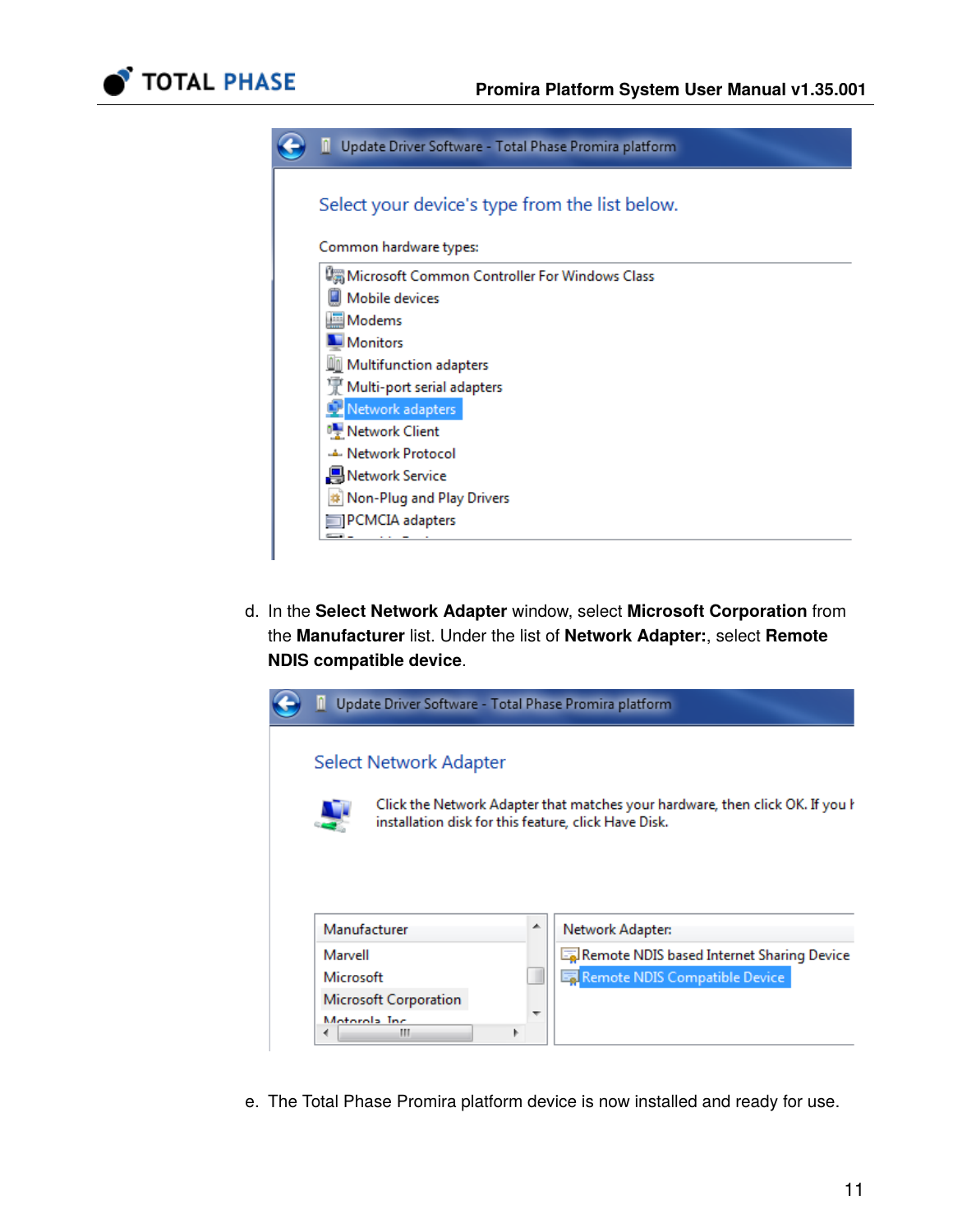



- 4. From the Start menu, select **Control Panel | Network and Internet | Network and Sharing Center.**
- 5. Select **Change adapter settings** on the left panel.
- 6. Right-click on the **USB Ethernet/RNDIS Gadget** adapter, select **Properties**.



*Figure 1 : Windows Change adapter settings window.* 

7. Double click on **Internet Protocol Version 4 (IPv4).**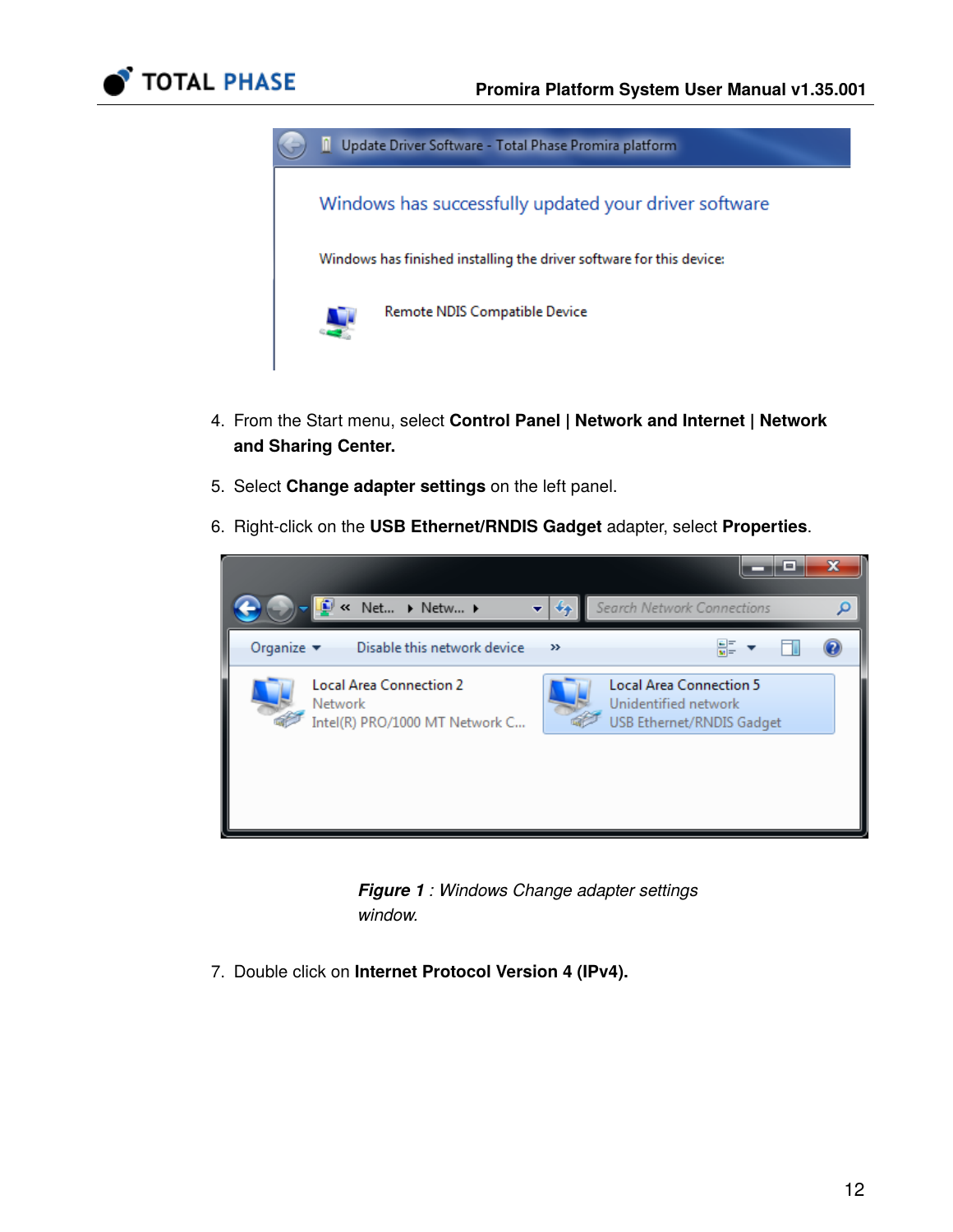

| x<br>Local Area Connection 5 Properties                                                                                                                                                                                                                                                                                                              |  |  |  |
|------------------------------------------------------------------------------------------------------------------------------------------------------------------------------------------------------------------------------------------------------------------------------------------------------------------------------------------------------|--|--|--|
| Networking<br>Sharing                                                                                                                                                                                                                                                                                                                                |  |  |  |
| Connect using:                                                                                                                                                                                                                                                                                                                                       |  |  |  |
| USB Ethemet/RNDIS Gadget                                                                                                                                                                                                                                                                                                                             |  |  |  |
| Configure.<br>This connection uses the following items:                                                                                                                                                                                                                                                                                              |  |  |  |
| Parallels Shared Folders<br>□ • Client for Microsoft Networks<br>□ ■ QoS Packet Scheduler<br>☑ ■ File and Printer Sharing for Microsoft Networks<br>▿<br>Internet Protocol Version 6 (TCP/IPv6)<br><b>M A</b> internet Protocol Version 4 (TCP/IPv4)<br>J Link-Layer Topology Discovery Mapper I/O Driver<br>Link-Layer Topology Discovery Responder |  |  |  |
| Uninstall<br>Install<br>Properties<br>Description                                                                                                                                                                                                                                                                                                    |  |  |  |
| Transmission Control Protocol/Internet Protocol. The default<br>wide area network protocol that provides communication<br>across diverse interconnected networks.                                                                                                                                                                                    |  |  |  |
| OK<br>Cancel                                                                                                                                                                                                                                                                                                                                         |  |  |  |



8. Select **Obtain IP address automatically** and also select **Obtain DNS server address automatically**.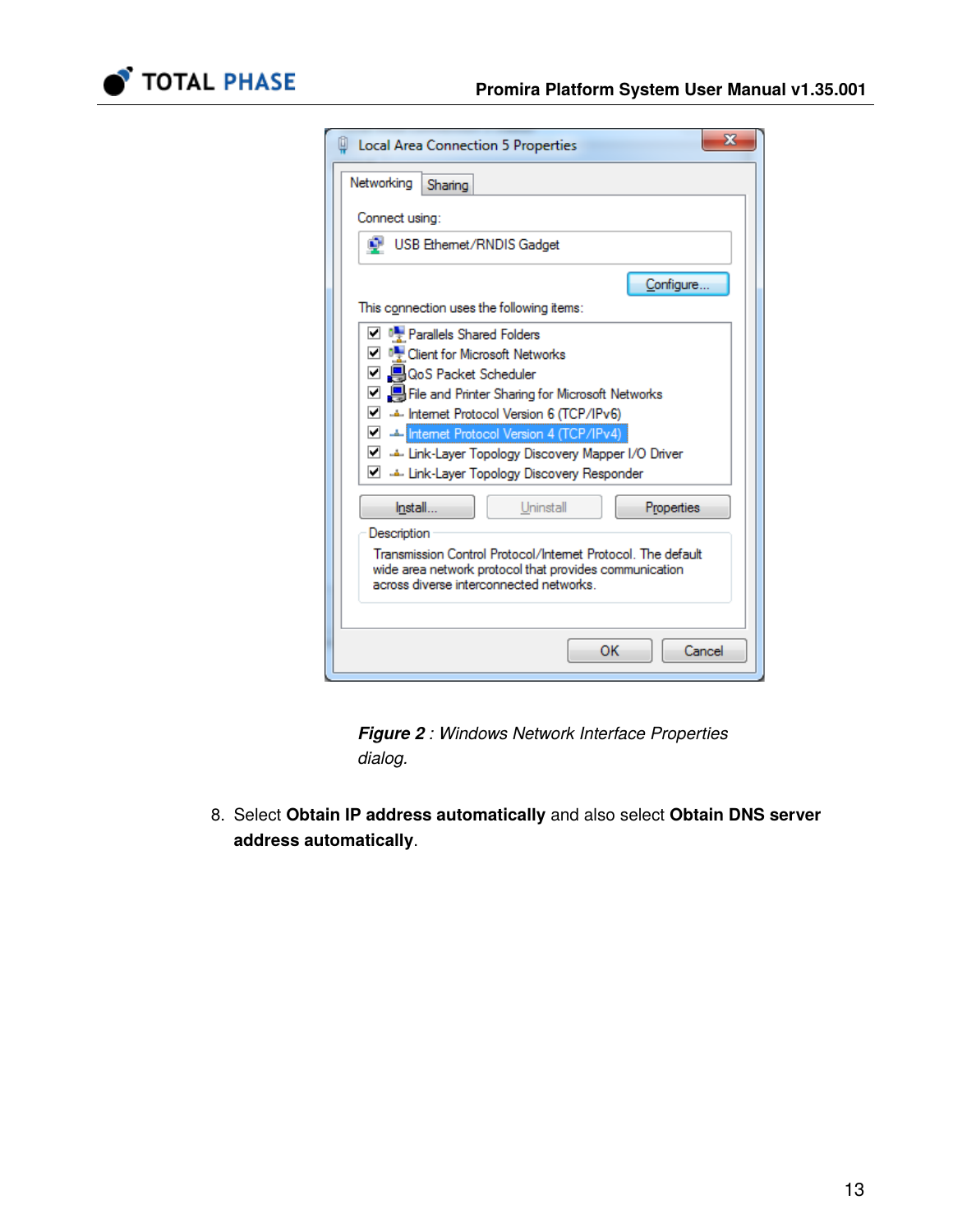

| Internet Protocol Version 4 (TCP/IPv4) Properties                                                                                                                                     | R                 |  |  |  |
|---------------------------------------------------------------------------------------------------------------------------------------------------------------------------------------|-------------------|--|--|--|
| General<br>Alternate Configuration                                                                                                                                                    |                   |  |  |  |
| You can get IP settings assigned automatically if your network supports<br>this capability. Otherwise, you need to ask your network administrator<br>for the appropriate IP settings. |                   |  |  |  |
| O Obtain an IP address automatically                                                                                                                                                  |                   |  |  |  |
| Use the following IP address:                                                                                                                                                         |                   |  |  |  |
| IP address:                                                                                                                                                                           |                   |  |  |  |
| Subnet mask:                                                                                                                                                                          |                   |  |  |  |
| Default gateway:                                                                                                                                                                      | <b>Contractor</b> |  |  |  |
| • Obtain DNS server address automatically                                                                                                                                             |                   |  |  |  |
| Use the following DNS server addresses:                                                                                                                                               |                   |  |  |  |
| Preferred DNS server:                                                                                                                                                                 |                   |  |  |  |
| Alternate DNS server:                                                                                                                                                                 |                   |  |  |  |
| Validate settings upon exit                                                                                                                                                           | Advanced          |  |  |  |
|                                                                                                                                                                                       | OK<br>Cancel      |  |  |  |

*Figure 3 : Windows IPv4 Properties dialog.*

- 9. Select **OK** and **Close** to dismiss the dialogs.
- 10. In order to make sure it is ready or to know the IP address of the Promira Serial Platform, right-click on the **USB Ethernet/RNDIS Gadget** adapter, select **Status** and then select **Details...**. The IP address assigned to the network interface on the host PC is will be in the format of 10.x.x.x and is listed as the IPv4 Address. The IP address of the device will be at the preceding address. For example, the image below shows 10.1.0.2 for the host IP address. The device address will then be 10.1.0.1. This device address will also be displayed in the Control Center software and will be needed when connecting to the device using the API.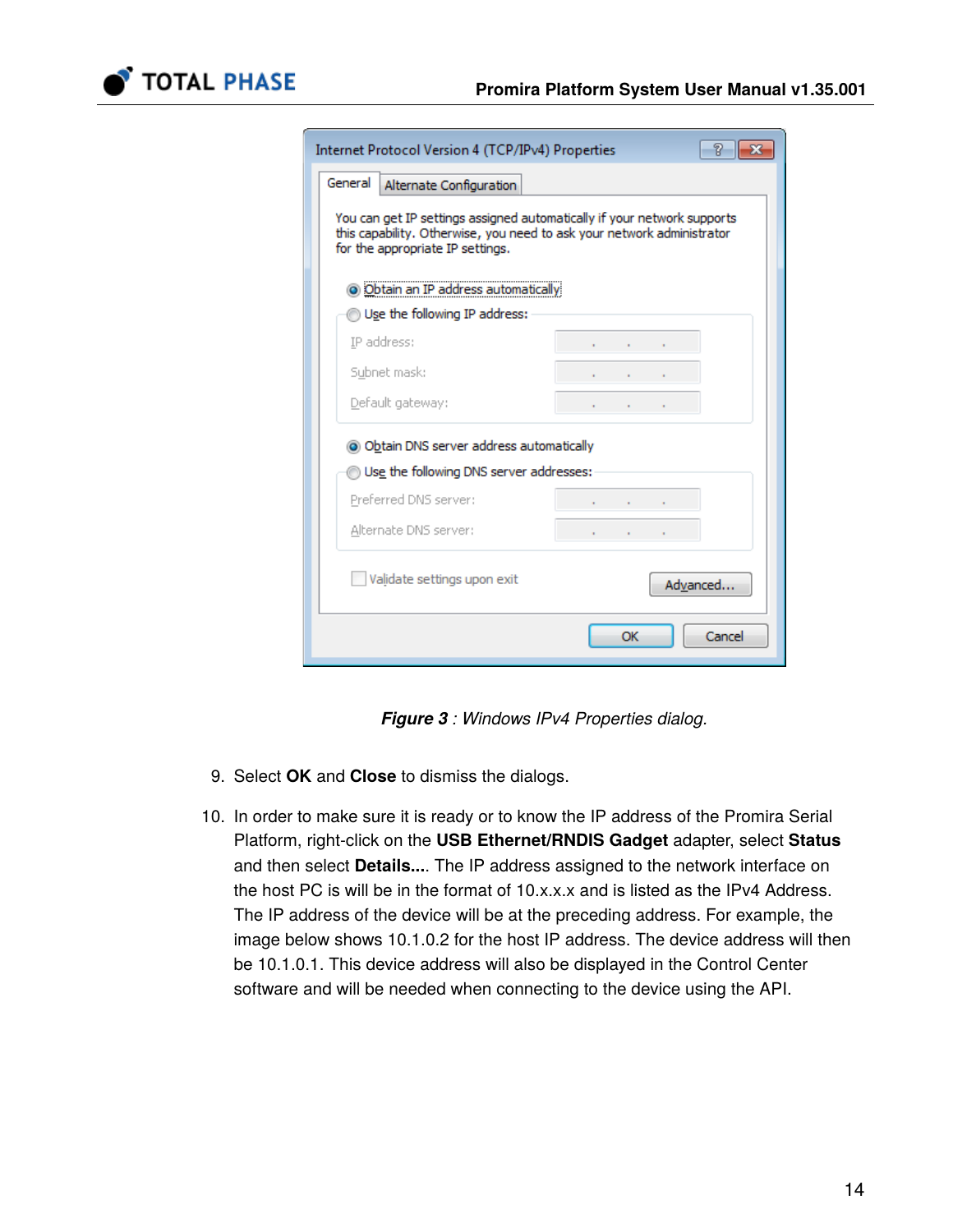

| <b>Network Connection Details</b> |                                        |  |  |  |
|-----------------------------------|----------------------------------------|--|--|--|
| Network Connection Details:       |                                        |  |  |  |
| Property                          | Value                                  |  |  |  |
| Connection-specific DN            |                                        |  |  |  |
| Description                       | RNDIS/Ethemet Gadget                   |  |  |  |
| <b>Physical Address</b>           | 90-8C-09-01-00-02                      |  |  |  |
| <b>DHCP Enabled</b>               | Yes                                    |  |  |  |
| <b>IPv4 Address</b>               | 10102                                  |  |  |  |
| <b>IPv4 Subnet Mask</b>           | 255 255 255 252                        |  |  |  |
| Lease Obtained                    | Thursday, November 13, 2014 10:06:42 / |  |  |  |
| Lease Expires                     | Monday, January 18, 2038 7:14:08 PM    |  |  |  |
| IPv4 Default Gatewav              | 10101                                  |  |  |  |
| <b>IPv4 DHCP Server</b>           | 10.10.1                                |  |  |  |
| <b>IPv4 DNS Server</b>            |                                        |  |  |  |
| <b>IPv4 WINS Server</b>           |                                        |  |  |  |
| NetBIOS over Topip En Yes         |                                        |  |  |  |
| Link-local IPv6 Address           | fe80:f1d4:2323:ec7d:7dd4%23            |  |  |  |
| IPv6 Default Gatewav              |                                        |  |  |  |
| <b>IPv6 DNS Server</b>            |                                        |  |  |  |
| ∢                                 | ш                                      |  |  |  |
|                                   |                                        |  |  |  |
|                                   | Close                                  |  |  |  |
|                                   |                                        |  |  |  |

*Figure 4 : Windows Connection Details.*

11. Select **OK** and **Close** to dismiss the dialogs.

### **Linux**

- 1. Download the Promira Serial Platform Linux support files from the website and follow the instructions in the README.txt file.
- 2. Connect Promira to PC with USB cable.
- 3. Use ifconfig -a to determine the network interface of Promira. If you do not recognize which one is the new interface, compare the lists from ifconfig -a before and after plugging in the device.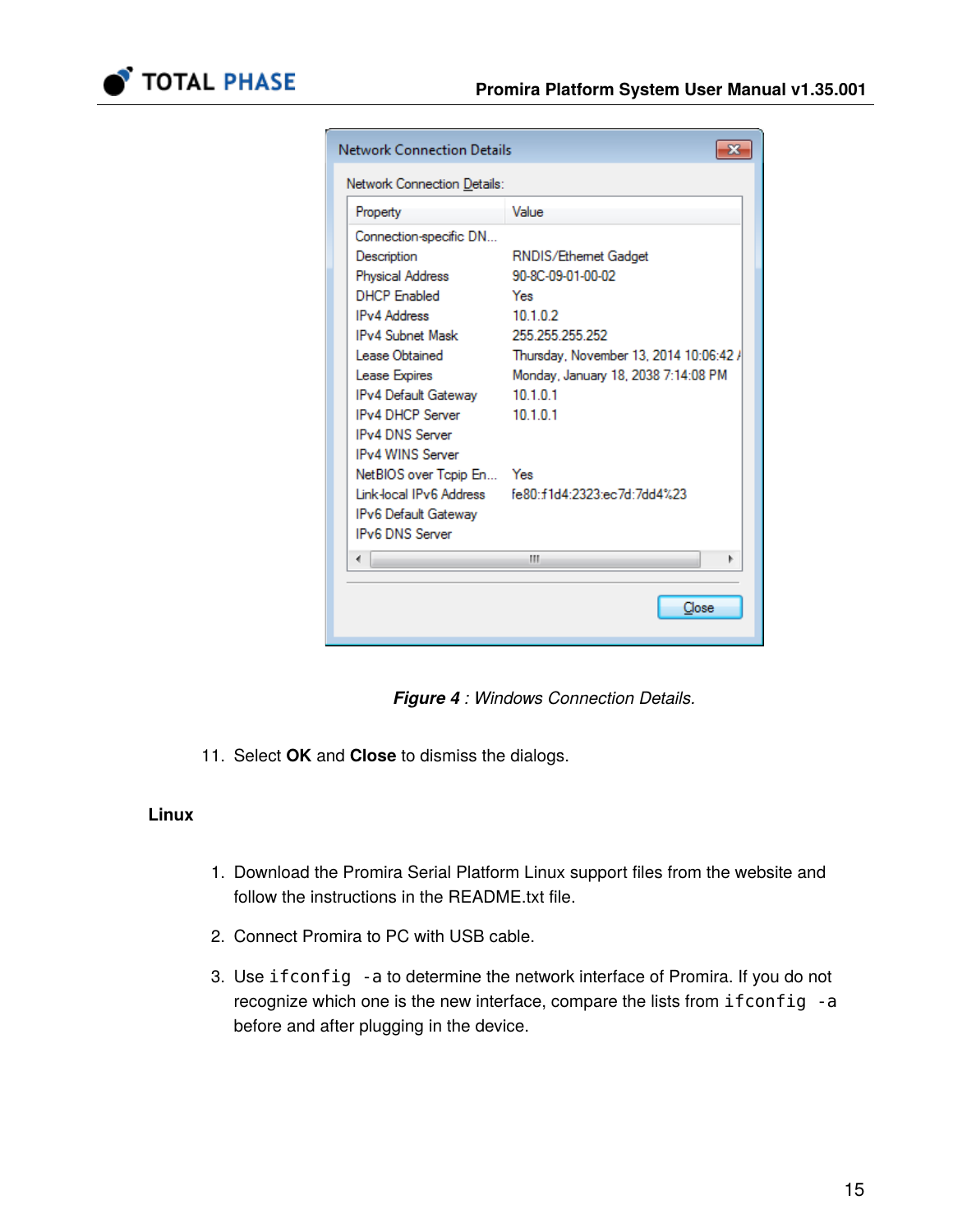

4. The Promira Serial Platform will be shown as tpp*x*.

# **Mac OS X**

- 1. Connect Promira to PC with USB cable.
- 2. Select **Network** under **System Preferences.**
- 3. Select **Total Phase Promira Platform.**

|                                                               | Location: Automatic        | ÷                                                                                                                |          |
|---------------------------------------------------------------|----------------------------|------------------------------------------------------------------------------------------------------------------|----------|
| Wi-Fi<br>Ä<br>Connected<br>Total Platform<br><b>Connected</b> |                            | <b>Status: Connected</b><br>Total Phase Promira platform is currently<br>active and has the IP address 10.1.0.2. |          |
| Ethernet<br>↔<br>Not Connected                                | Configure IPv4: Using DHCP |                                                                                                                  | ÷        |
| Plugabl-3000<br>$\Leftrightarrow$                             | IP Address: 10.1.0.2       |                                                                                                                  |          |
| Not Connected<br>FireWire                                     |                            | Subnet Mask: 255.255.255.252                                                                                     |          |
| ؇ۣ<br>Not Connected                                           |                            | Router: 10.1.0.1                                                                                                 |          |
| Ð<br>Bluetooth PAN<br>No IP Address                           |                            | DNS Server: 0.0.0.0, 0.0.0.0                                                                                     |          |
|                                                               | Search Domains:            |                                                                                                                  |          |
| $ \mathbf{D}$ v                                               |                            |                                                                                                                  | Advanced |
| Click the lock to prevent further changes.                    |                            | Assist me<br>Revert                                                                                              | Apply    |

*Figure 5 : Mac OS X Network Preferences window.* 

4. Select **Using DHCP** from the **Configure IPv4:** dropdown list box.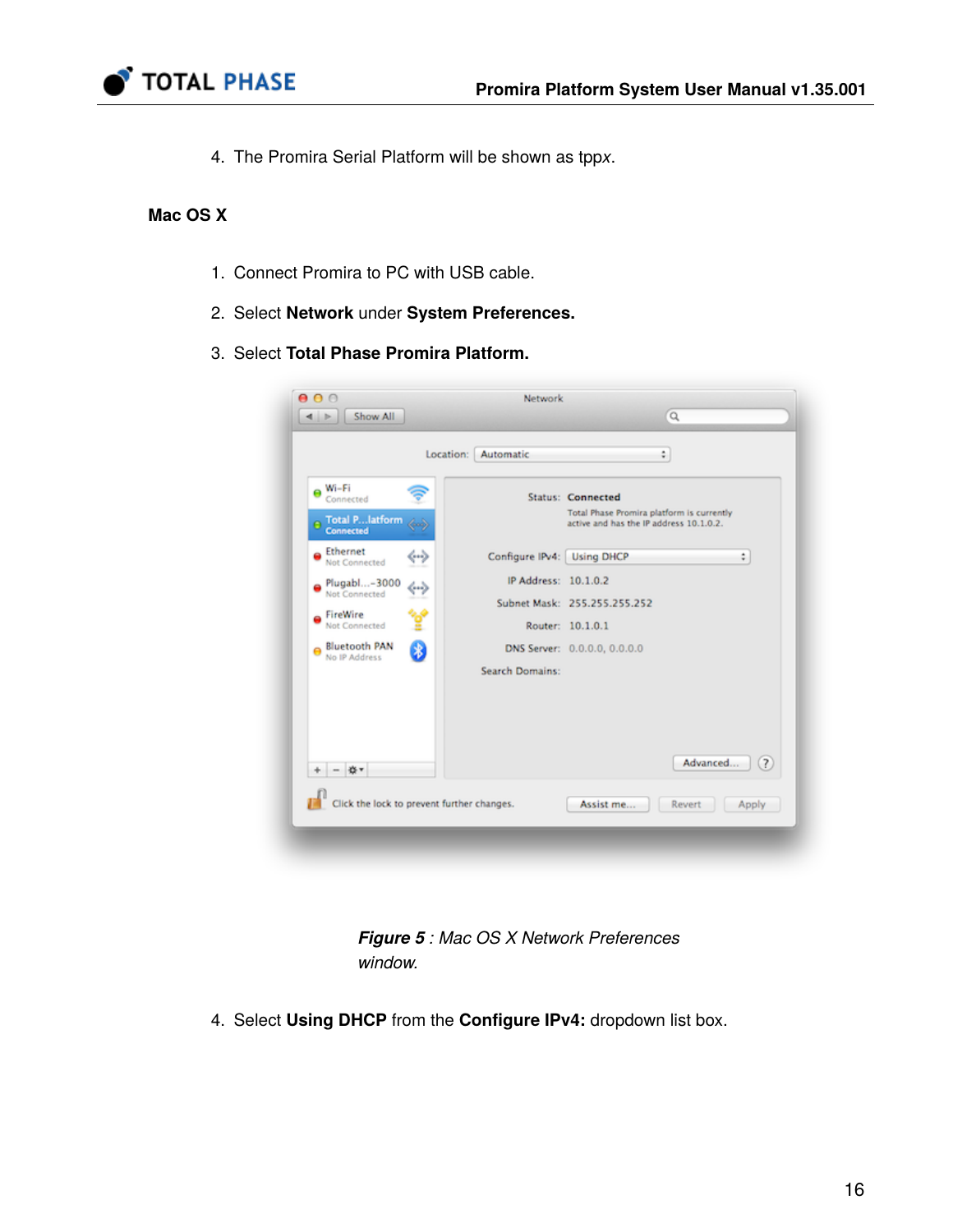

5. Select **Apply** to apply the changes.

# <span id="page-16-0"></span>**5.2.2 Ethernet**

The Promira platform can be connected to the computer through the Ethernet port. The Promira network preference for Ethernet is configurable by the Control Center Serial. The Promira platform can be configured to static IP addressing or dynamic IP addressing (DHCP). The default network preferences of the Promira platform for Ethernet is a static and its IP address is 192.168.11.1. This IP address can be changed using the **promira** command-line application provided in the **util** folder in the Promira API package. For more details see the Control Center Serial manual section 2.8 Configuring Network Preference and the README.txt file in the API package.

# **5.3 Detecting IP addresses**

To detect the IP addresses to which the Promira Serial Platforms are attached, use the pm find devices routine as described in following API documentation. Alternatively, the Control Center software can be used to list the available devices.

# **5.4 Dynamically Linked Library**

The Promira requires the Promira DLL to operate and is only compatible with the Promira Serial Platform.

In addition to the Promira DLL, the Aardvark Compatibility DLL is provided to make the Aardvark API available for legacy and compatibility purposes.

# **5.4.2 DLL Location**

Total Phase provides language bindings that can be integrated into any custom application. The default behavior of locating the Promira DLL and the Aardvark Compatibility DLL is dependent on the operating system platform and specific programming language environment. For example, for a C or C++ application, the following rules apply:

On a Windows system, this is as follows:

- 1. The directory from which the application binary was loaded.
- 2. The applications current directory.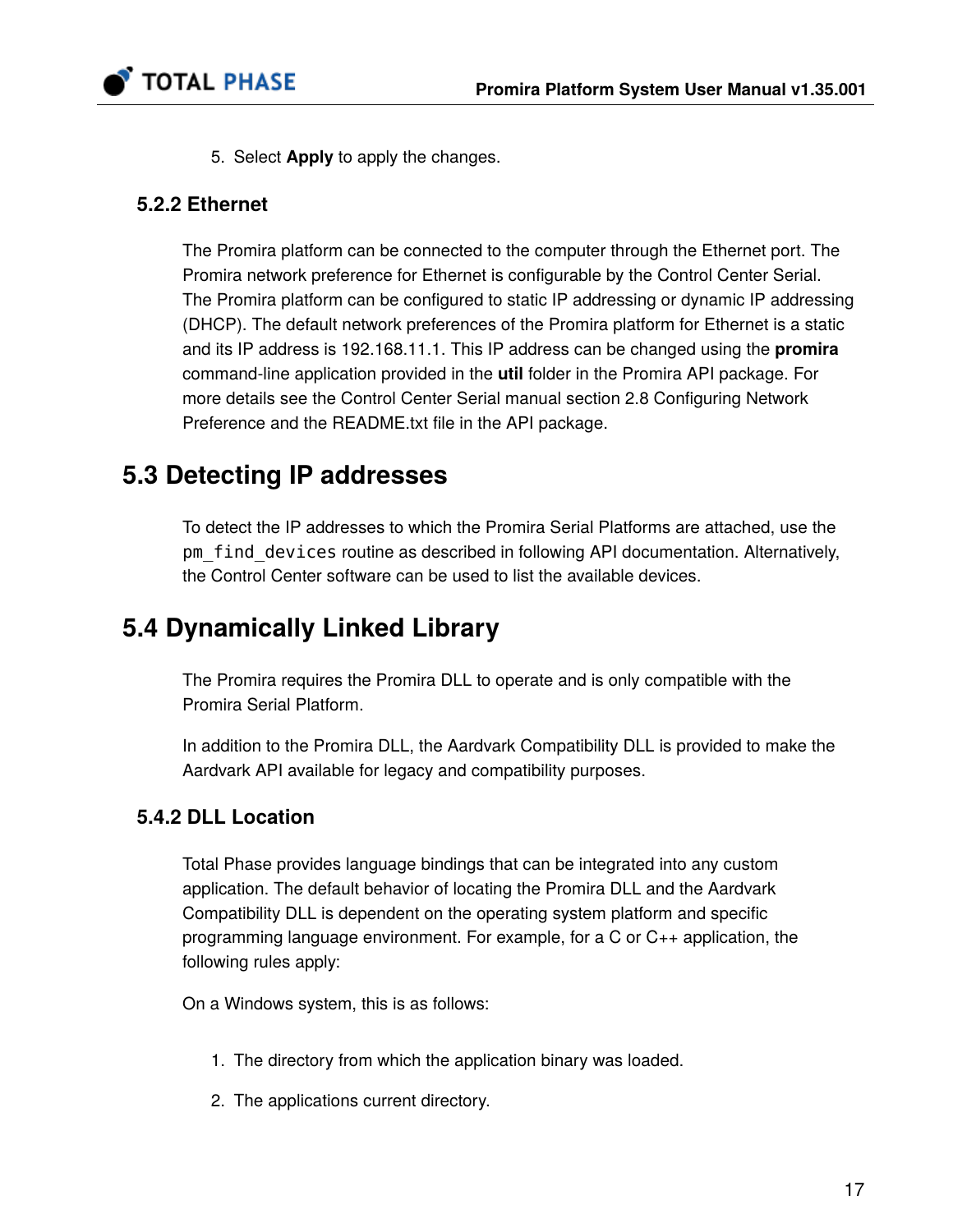

- 3. 32-bit system directory (for a 32-bit application). Examples:
	- 1. c:\Windows\System32 [Windows 7/8 32-bit]
	- 2. c:\Windows\SysWow64 [Windows 7/8 64-bit]
- 4. 64-bit system directory (for a 64-bit application). Examples:
	- 1. C:\Windows\System32 [Windows 7/8 64-bit]
- 5. The Windows directory. (Ex: c:\Windows )
- 6. The directories listed in the PATH environment variable.
- On a Linux system, this is as follows:
	- 1. First, search for the shared object in the application binary path. If the /proc filesystem is not present, this step is skipped.
	- 2. Next, search in the applications current working directory.
	- 3. Search the paths explicitly specified in LD\_LIBRARY\_PATH.
	- 4. Finally, check any system library paths as specified in /etc/ld.so.conf and cached in /etc/ld.so.cache.

On a Mac OS X system, this is as follows:

- 1. First, search for the shared object in the application binary path.
- 2. Next, search in the applications current working directory.
- 3. Search the paths explicitly specified in DYLD\_LIBRARY\_PATH.
- 4. Finally, check the /usr/lib and /usr/local/lib system library paths.

If the DLL is still not found, an error will be returned by the binding function. The error code is PM\_UNABLE\_TO\_LOAD\_LIBRARY for the management API and PS\_APP\_UNABLE\_TO\_LOAD\_LIBRARY for the application API.

# **5.4.3 DLL Versioning**

The Promira Compatibility DLL checks to ensure that the firmware of a given device is compatible. Each DLL revision is tagged as being compatible with firmware revisions greater than or equal to a certain version number. Likewise, each firmware version is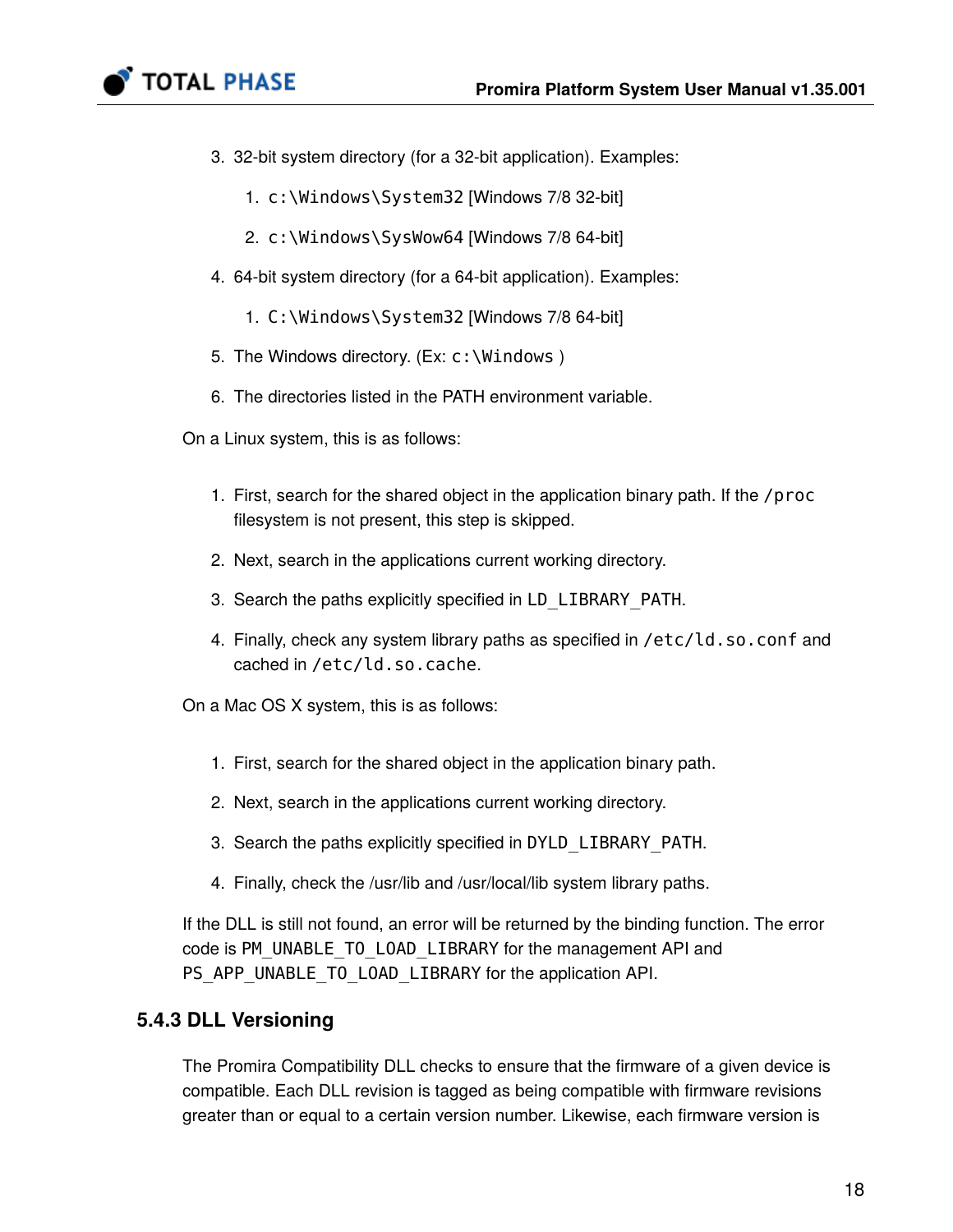

tagged as being compatible with DLL revisions greater than or equal to a specific version number.

Here is an example.

```
DLL v1.20: compatible with Firmware >= v1.15Firmware v1.30: compatible with DLL >= v1.20
```
Hence, the DLL is not compatible with any firmware less than version 1.15 and the firmware is not compatible with any DLL less than version 1.20. In this example, the version number constraints are satisfied and the DLL can safely connect to the target firmware without error. If there is a version mismatch, the API calls to open the device will fail. See the API documentation for further details.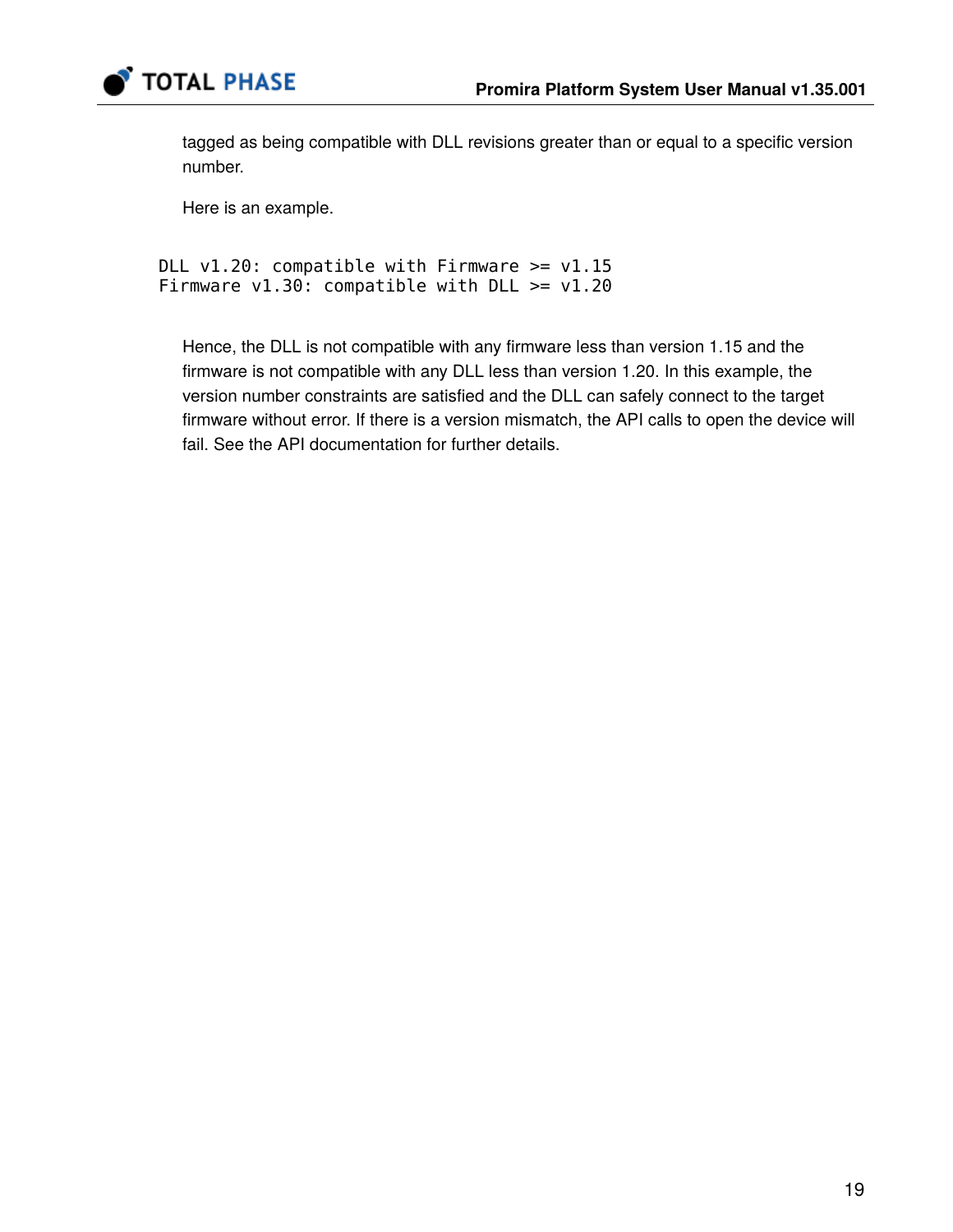

# **6 Firmware**

# **6.1 Field Upgrades**

# **6.1.1 Upgrade Philosophy**

The Promira Serial Platform is designed so that its internal firmware (FW) and License can be upgraded by the user, thereby allowing the inclusion of any additional applications purchased, software support renewals, performance enhancements, or critical fixes available after the receipt of the device.

The Promira Serial Platform shows multiple FW version numbers in the Control Center Serial GUI Configure Adapter window, Flash Center GUI - Add Adapters window, Data Center GUI connect window, and the Promira Utility window. The first one is the version number of the system FW and the others are the version numbers of the various Promira applications. For example, the FW numbers 1.10/1.00/x.xx represent FW system v1.10 and FW application v1.00 and so on.

Promira API has four main FW functions: pm\_version, pm\_app\_version, ps\_app\_version, and pa\_app\_version. Promira API function pm\_version returns FW system version and Promira API functions pm\_app\_version, ps\_app\_version, and pa\_app\_version return FW application versions.

# **6.1.2 Upgrade Procedure**

Basic steps for License or Firmware Update with Promira Utility

- Step 1 Connect the USB port of the Promira platform to the PC.
- Step 2 Run the Promira Update Utility.
- Step 3 Select the desired Promira Serial Platform by clicking on Promira button.
- Step 4 Click the Update License/Firmware button to put the device into update mode and have it show up as a storage device on the PC.
- Step 5 Copy the downloaded <name>.pmu file to the storage device.
- Step 6 Power cycle the Promira platform.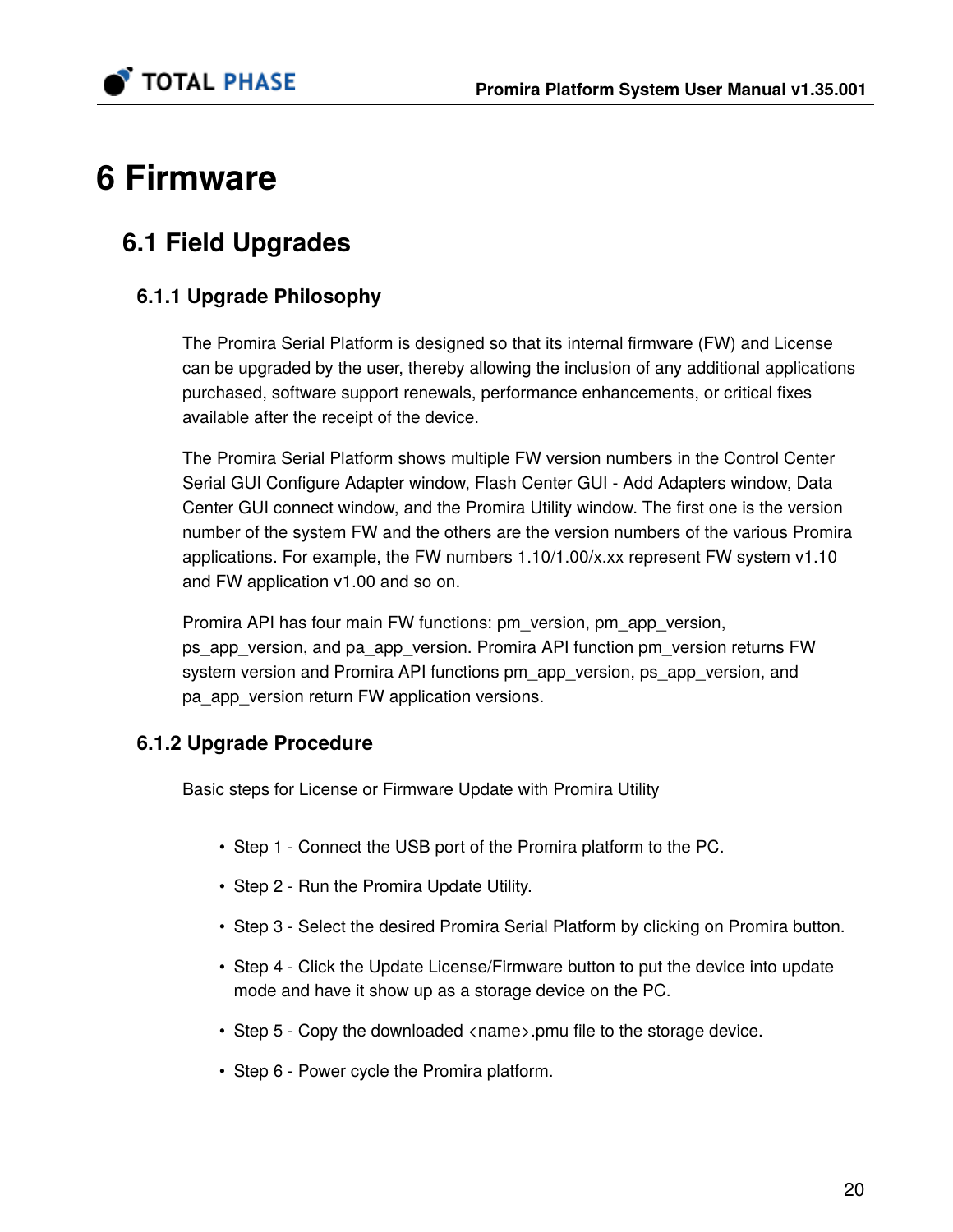

Please refer to the [Promira Utility](http://www.totalphase.com/products/promira-update-utility/) product for more information on how to upgrade the firmware and license on the Promira Serial Platform.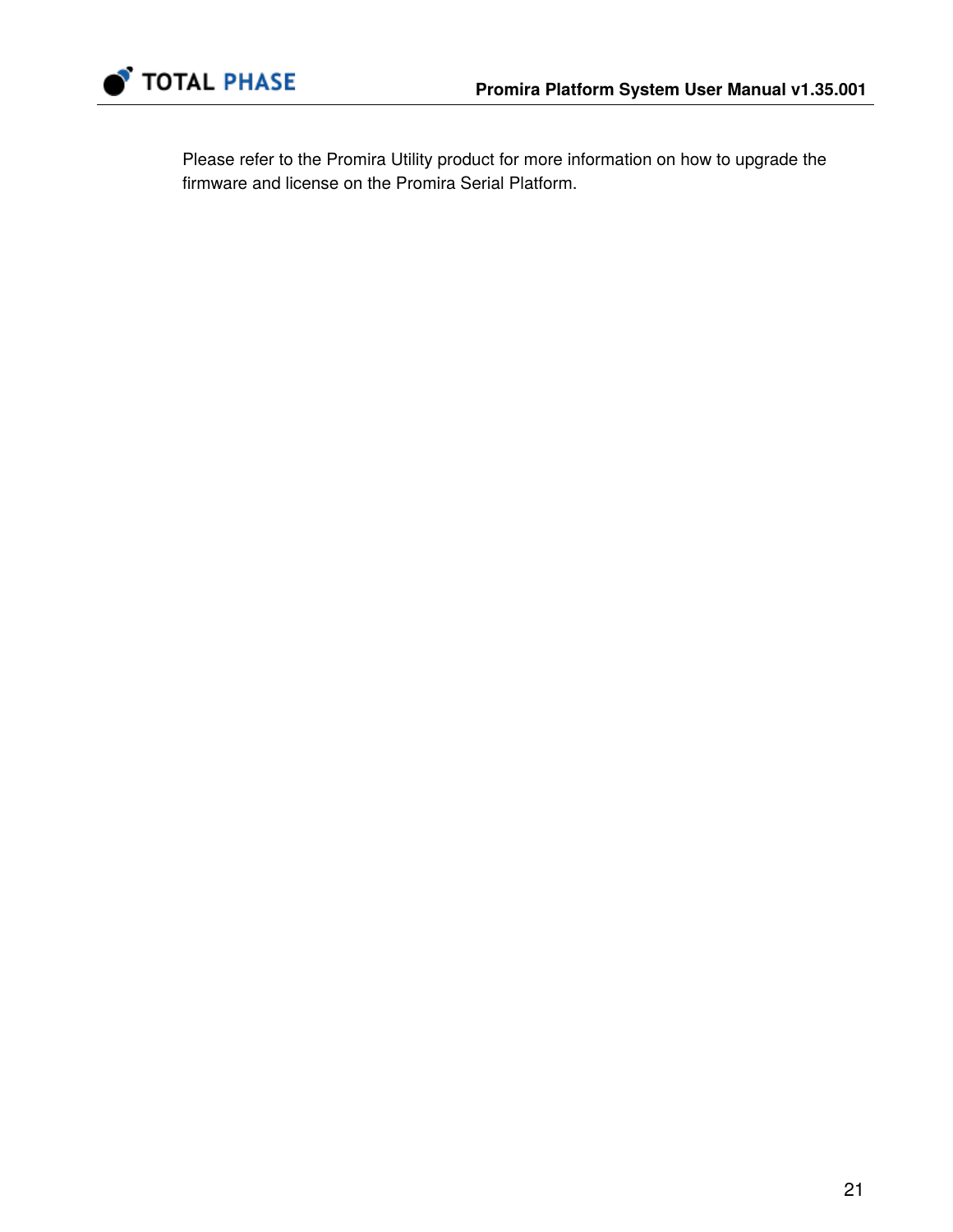

# **7 API Documentation**

# **7.1 Introduction**

The Promira API documentation that follows is oriented toward the Promira Rosetta C bindings. The set of Promira API functions and their functionality is identical regardless of which Rosetta language binding is utilized. The only differences will be found in the calling convention of the functions. For further information on such differences please refer to the documentation that accompanies each language bindings in the Promira API Software distribution.

# **7.2 General Data Types**

The following definitions are provided for convenience. All Promira data types are unsigned.

|                | typedef unsigned char  |                            | u08; |
|----------------|------------------------|----------------------------|------|
|                | typedef unsigned short |                            | u16; |
|                | typedef unsigned int   |                            | u32; |
|                |                        | typedef unsigned long long | u64; |
| typedef signed |                        | char                       | s08; |
| typedef signed |                        | short                      | s16; |
| typedef signed |                        | int                        | s32; |
| typedef signed |                        | long long                  | s64; |
| typedef float  |                        |                            | f32; |

# **7.3 Notes on Status Codes**

Most of the Promira API functions can return a status or error code back to the caller. The complete list of status codes is provided at the end of this chapter and in the Promira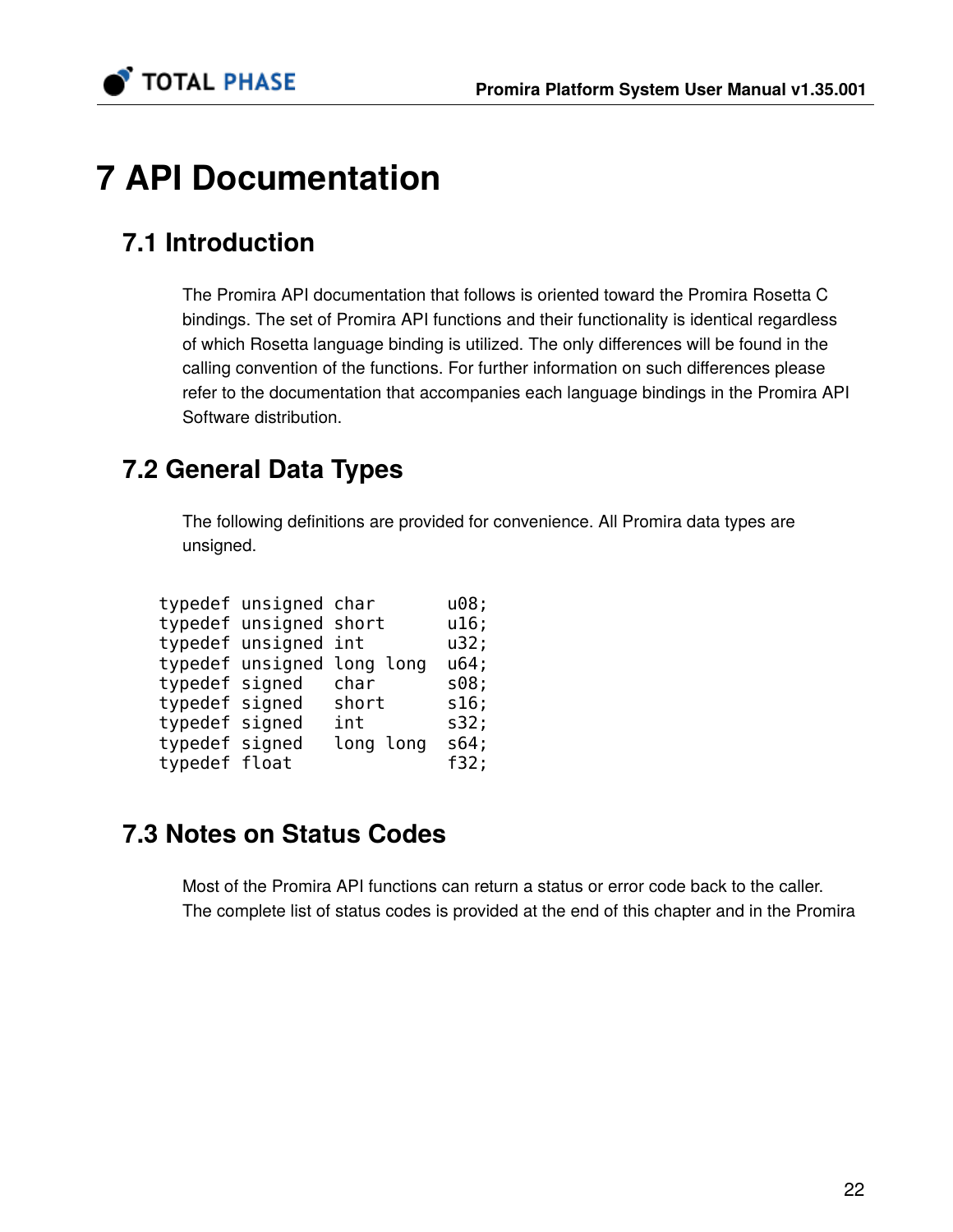

applications' user manuals. All of the error codes are assigned values less than 0, separating these responses from any numerical values returned by certain API functions.

# **7.4 Application Management Interface**

# **7.4.1 Application Management**

# **Find Devices (pm\_find\_devices)**

 int pm\_find\_devices (int num\_devices,  $u32 * devices$ ;

*Get a list of IP addresses to which Promira adapters are attached.*

# **Arguments**

| num devices | maximum size of the array                      |
|-------------|------------------------------------------------|
| devices     | array into which the IP addresses are returned |

### **Return Value**

This function returns the number of devices found, regardless of the array size.

# **Specific Error Codes**

None.

# **Details**

Each element of the array is 4 byte integer value represented IP address. For instance, "192.168.1.2" is 0x0201A8C0.

Two IP addresses to same device might be returned when both Ethernet and Ethernet over USB are enabled.

If the input array is NULL, it is not filled with any values.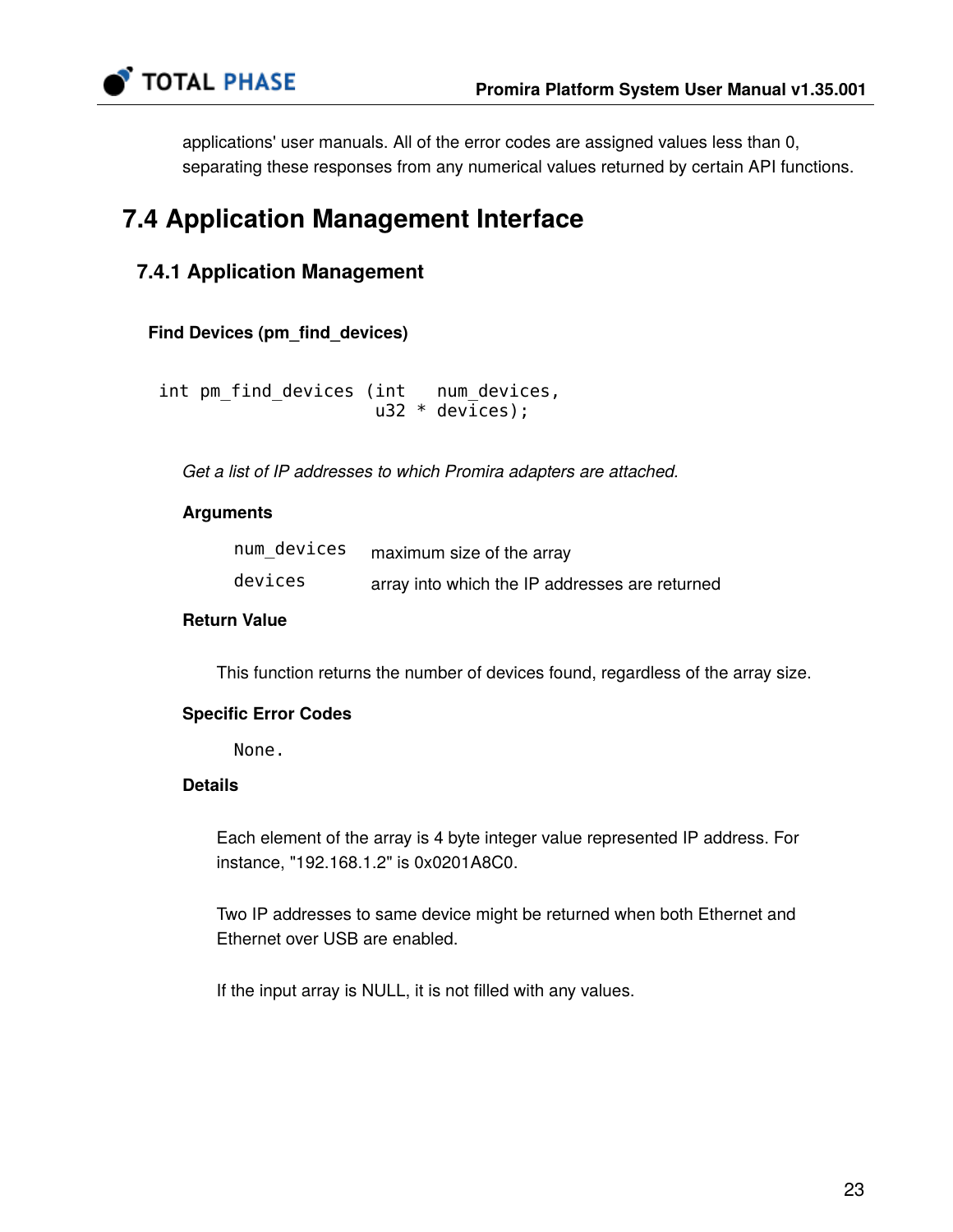

If there are more devices than the array size (as specified by num\_devices), only the first num devices IP addresses will be written into the array.

### **Find Devices (pm\_find\_devices\_ext)**

```
 int pm_find_devices_ext (int num_devices,
                          u32 * devices,
                          int num_ids,
                          u32 * unique_ids
                          int num_statuses
                          u32 * statuses);
```
*Get a list of IP addresses and unique IDs to which Promira Serial Platforms are attached.*

# **Arguments**

| num devices  | maximum number of IP addresses to return       |
|--------------|------------------------------------------------|
| devices      | array into which the IP addresses are returned |
| num ids      | maximum number of unique IDs to return         |
| unique ids   | array into which the unique IDs are returned   |
| num statuses | maximum number of statuses to return           |
| statuses     | array into which the statuses are returned     |

# **Return Value**

This function returns the number of devices found, regardless of the array sizes.

### **Specific Error Codes**

None.

### **Details**

This function is the same as pm\_find\_devices() except that is also returns the unique IDs of each Promira adapter. The IDs are guaranteed to be non-zero if valid.

The IDs are the unsigned integer representation of the 10-digit serial numbers.

The number of devices and IDs returned in each of their respective arrays is determined by the minimum of num devices, num ids, and statuses.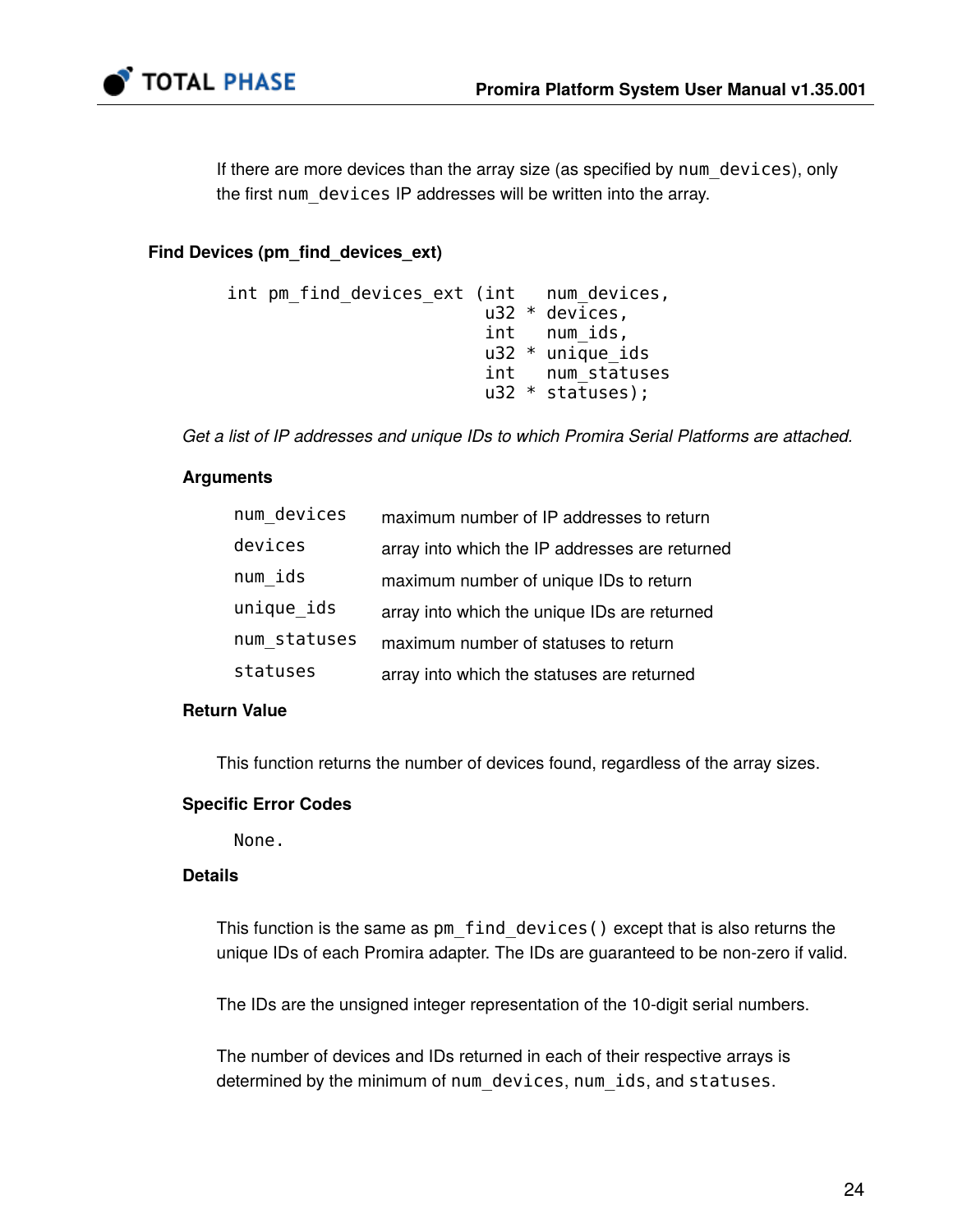

If status is PM\_DEVICE\_NOT\_FREE, the device is in-use by another host and is not ready for connection.

### **Open a Promira Serial Platform (pm\_open)**

Promira pm\_open (const char \* net\_addr);

*Open a connection to a Promira Serial Platform.*

### **Arguments**

net\_addr net address of the Promira Serial Platform. It could be an IPv4 address or a host name.

### **Return Value**

This function returns a Promira handle, which is guaranteed to be greater than zero if valid.

### **Specific Error Codes**

| PM UNABLE TO OPEN      | The specified net address is not<br>connected to a Promira Serial Platform.          |
|------------------------|--------------------------------------------------------------------------------------|
| PM INCOMPATIBLE DEVICE | There is a version mismatch between the<br>DLL and the firmware. The DLL is not of a |
|                        | sufficient version for interoperability with<br>the firmware version or vice versa.  |

#### **Details**

None.

#### **Close the Promira Device (pm\_close)**

int pm close (Promira promira);

*Close the connection to the Promira adapter.*

#### **Arguments**

promira handle of the connection to the Promira Serial Platform to be closed

### **Return Value**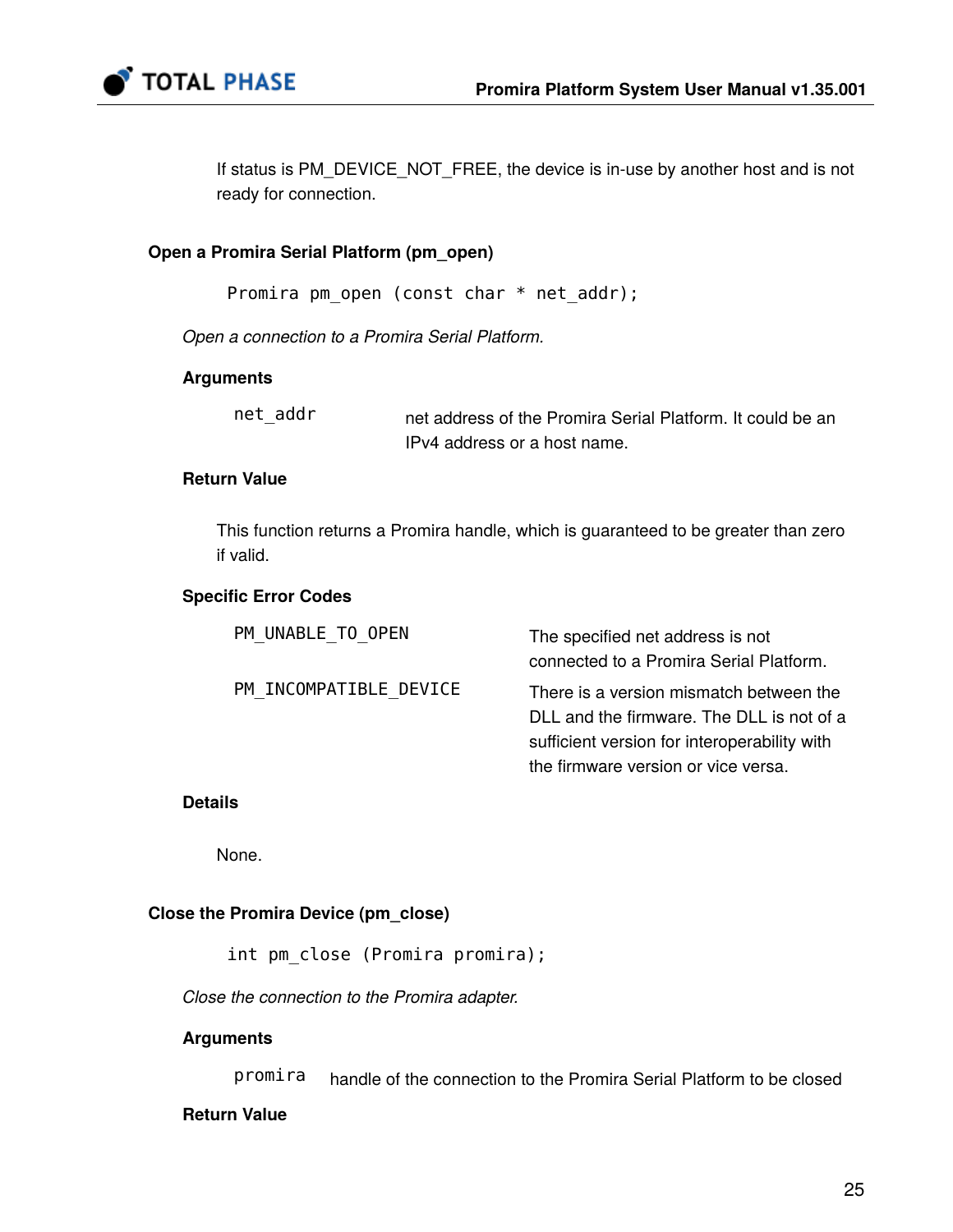

The number of devices closed is returned on success. This will usually be 1.

# **Specific Error Codes**

None.

# **Details**

If the promira argument is zero, the function will attempt to close all possible handles, thereby closing all connections to Promira Serial Platforms.

# **Version (pm\_version)**

int pm\_version (Promira bromira PromiraVersion \* version);

*Return the version matrix for the system connected to the given handle.*

### **Arguments**

| promira | handle of the connection to the Promira Serial Platform |
|---------|---------------------------------------------------------|
| version | pointer to pre-allocated structure                      |

# **Return Value**

A status code is returned with PM\_OK on success.

### **Specific Error Codes**

None.

### **Details**

The PromiraVersion structure describes the various version dependencies of application components. It can be used to determine which component caused an incompatibility error.

```
 struct PromiraVersion {
   /* Software, firmware, and hardware versions. */
   u16 software;
   u16 firmware;
   u16 hardware;
```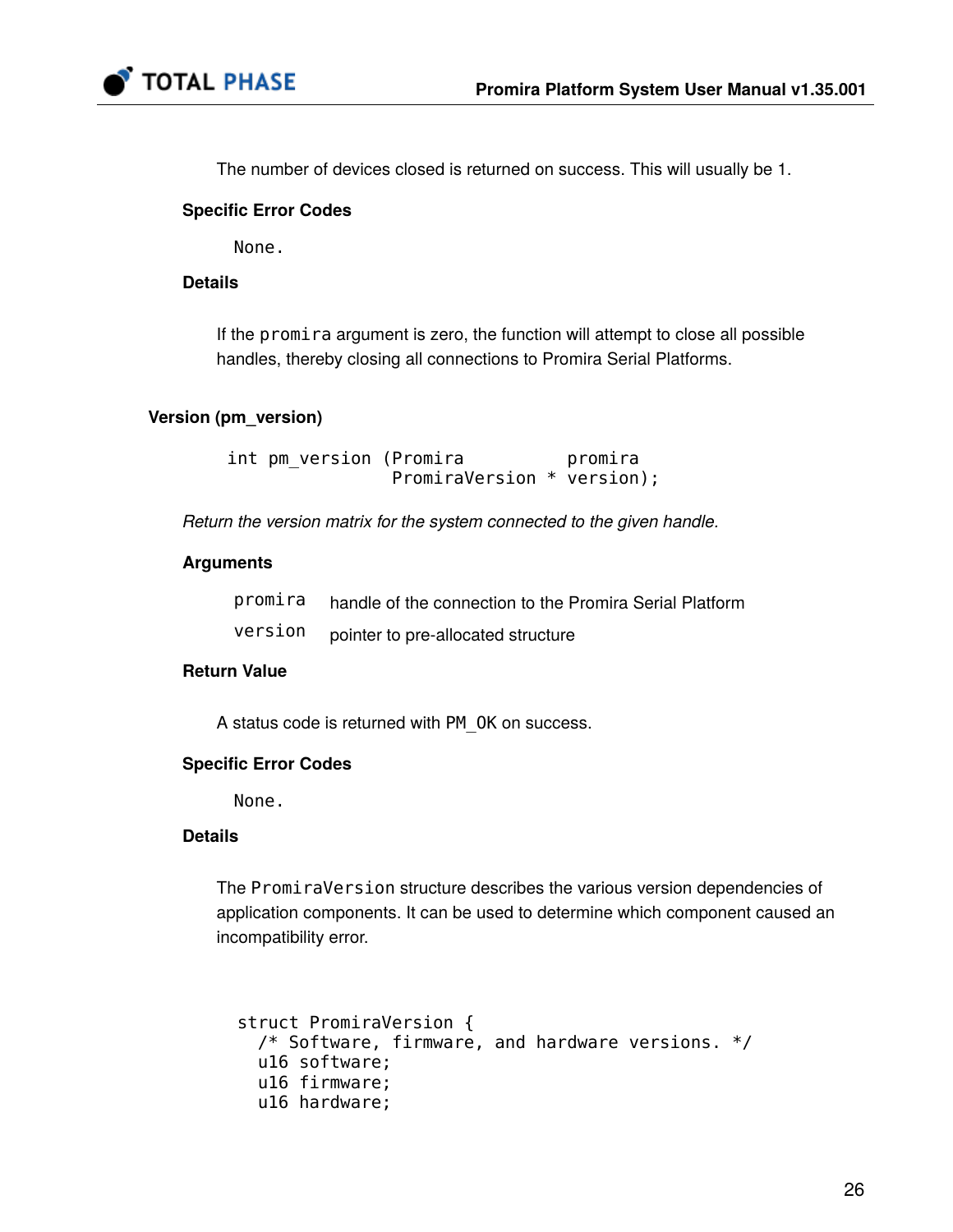

```
/* FW requires that SW must be >= this version. */
 u16 sw_req_by_fw;
/* SW requires that FW must be >= this version. */
 u16 fw_req_by_sw;
/* API requires that SW must be >= this version. */
 u16 api_req_by_sw;
 /* (year
```
If the handle is 0 or invalid, only software, fw req by sw, and api req by sw version are set.

# **Sleep (pm\_sleep\_ms)**

int pm\_sleep\_ms (u32 milliseconds);

*Sleep for given amount of time.*

### **Arguments**

milliseconds number of milliseconds to sleep

# **Return Value**

This function returns the number of milliseconds slept.

#### **Specific Error Codes**

None.

### **Details**

This function provides a convenient cross-platform function to sleep the current thread using standard operating system functions.

The accuracy of this function depends on the operating system scheduler. This function will return the number of milliseconds that were actually slept.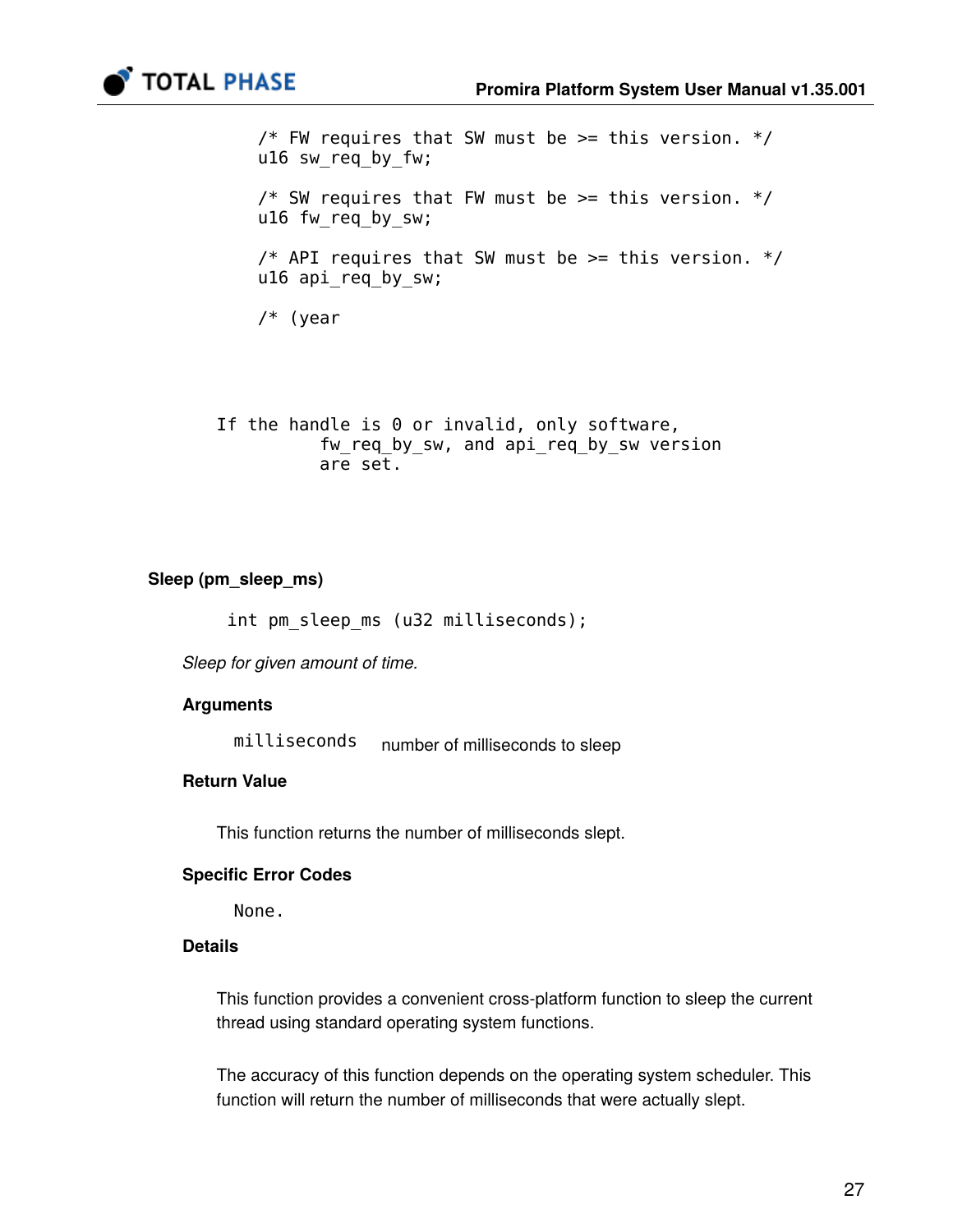

# **Status String (pm\_status\_string)**

const char \*pm\_status\_string (int status);

*Return the status string for the given status code.*

### **Arguments**

status status code returned by a Promira application function.

# **Return Value**

This function returns a human readable string that corresponds to status. If the code is not valid, it returns a NULL string.

# **Specific Error Codes**

None.

**Details**

None.

# **Applications (pm\_apps)**

|  |          | int pm_apps (Promira promira, |
|--|----------|-------------------------------|
|  | u16.     | apps size,                    |
|  | $1008 *$ | apps);                        |

*Return the installed applications.*

### **Arguments**

| promira   | handle of the connection to the Promira Serial Platform |
|-----------|---------------------------------------------------------|
| apps_size | number of bytes in apps                                 |
| apps      | buffer to place the applications string                 |

# **Return Value**

The length of the apps string in bytes.

### **Specific Error Codes**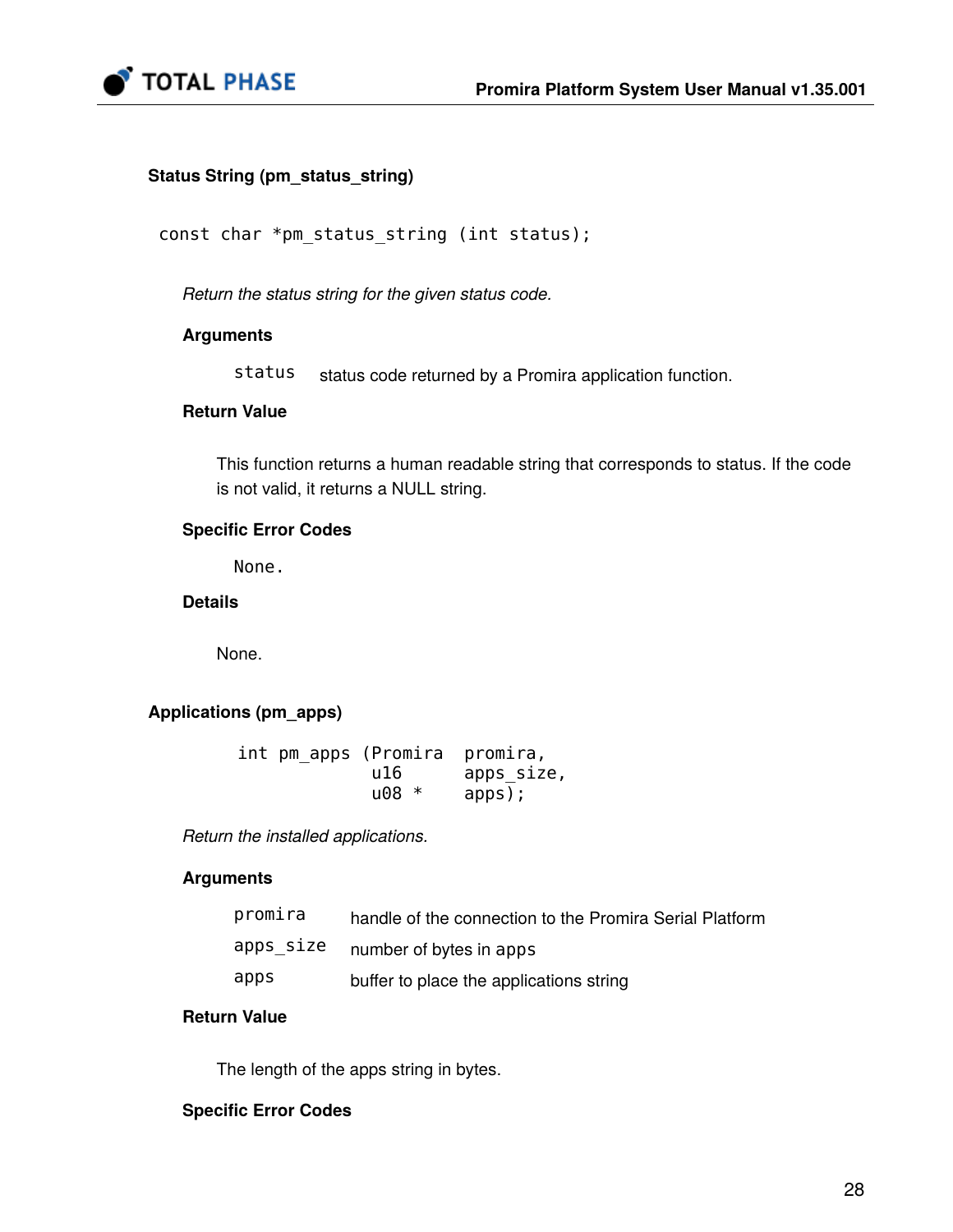

PM\_INVALID\_LICENSE The installed license is corrupt or invalid.

# **Details**

The apps argument will be filled with a colon separated string containing the names of applications that are installed for this device.

Pass a value of 0 for apps and apps size to request the total length of the applications string. Note this length does not include the null terminating character.

# **Licensed Applications (pm\_licensed\_apps)**

| int pm licensed apps (Promira promira, |          |            |
|----------------------------------------|----------|------------|
|                                        | u16.     | apps size, |
|                                        | $1008 *$ | apps);     |

*Return the licensed applications.*

# **Arguments**

| promira   | handle of the connection to the Promira Serial Platform |
|-----------|---------------------------------------------------------|
| apps size | number of bytes in apps                                 |
| apps      | buffer to place the licensed applications string        |

# **Return Value**

The length of the apps string in bytes.

# **Specific Error Codes**

None.

### **Details**

The apps argument will be filled with a colon separated string containing the names of applications that are licensed for this device.

Pass a value of 0 for apps and apps size to request the total length of the applications string. Note this length does not include the null terminating character.

# **Application Version (pm\_app\_version)**

int pm\_app\_version (Promira promira,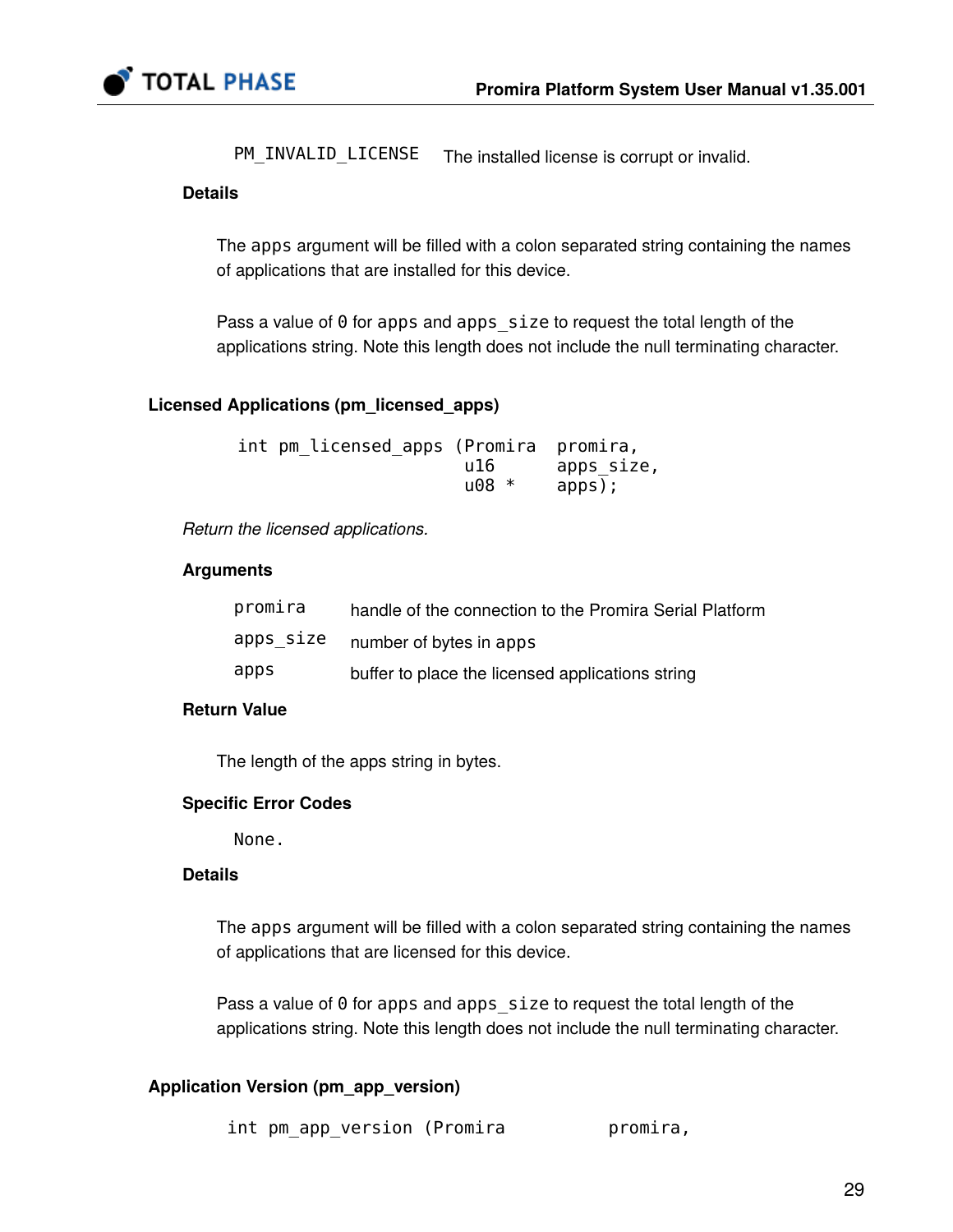

 const char \* app\_name, PromiraVersion \* version);

*Return the version matrix for the given application in the system connected to the given handle.*

#### **Arguments**

| promira  | handle of the connection to the Promira Serial Platform |
|----------|---------------------------------------------------------|
| app_name | application name                                        |
| version  | pointer to pre-allocated structure                      |

# **Return Value**

A status code is returned with PM\_OK on success.

#### **Specific Error Codes**

None.

## **Details**

This function is to check the version number of the application without loading it.

Only firmware, hardware, and sw req by fw version are set.

#### **Launch an Application (pm\_load)**

int pm\_load (Promira promira, const char \* app\_name);

*Launch an application.*

#### **Arguments**

| promira | handle of the connection to the Promira Serial Platform |
|---------|---------------------------------------------------------|
|---------|---------------------------------------------------------|

app\_name application name to be launched

# **Return Value**

A Promira status code is returned with PM\_OK on success.

#### **Specific Error Codes**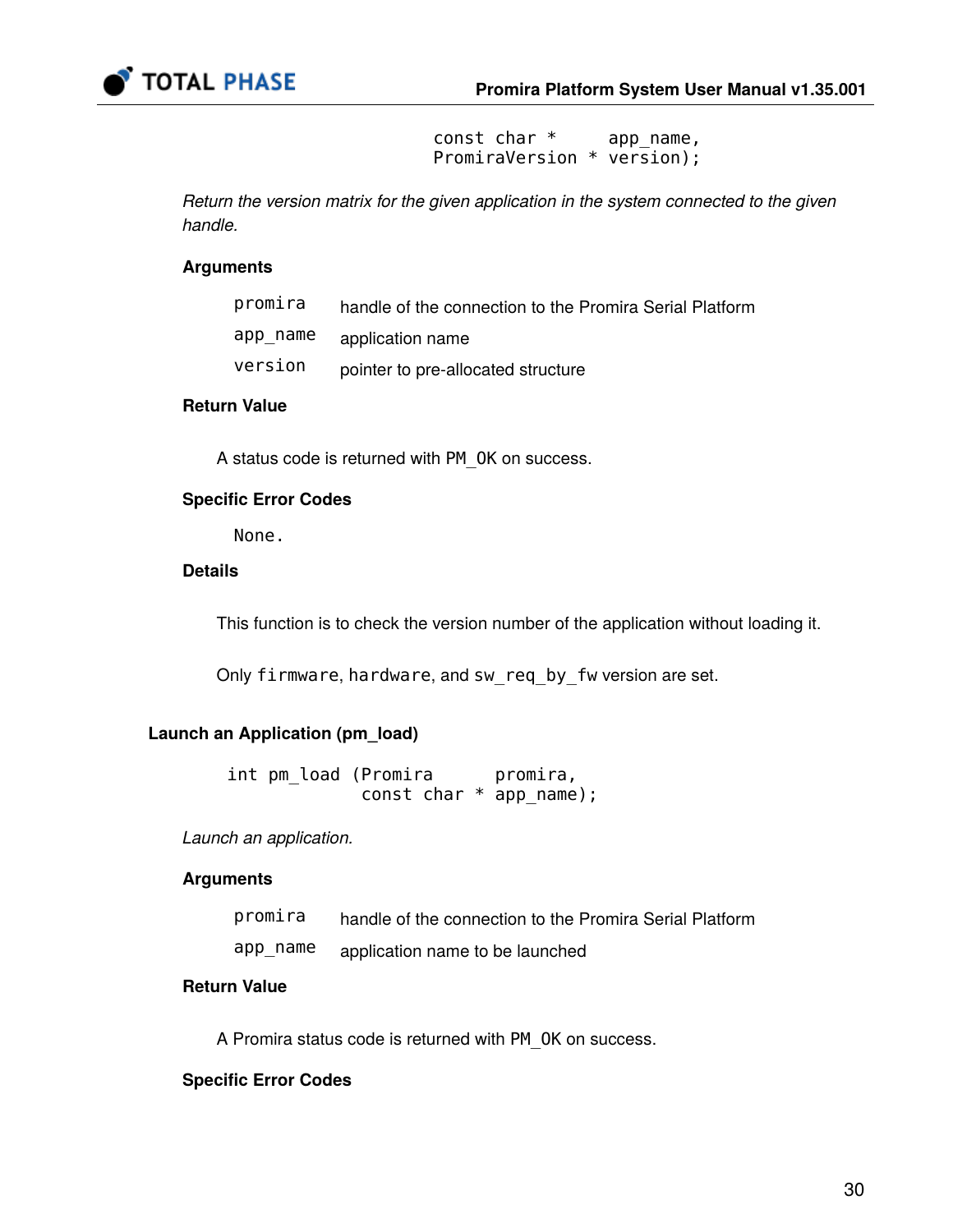

| PM APP NOT FOUND      | There is no application with the specified                                                       |
|-----------------------|--------------------------------------------------------------------------------------------------|
|                       | name.                                                                                            |
| PM UNABLE TO LOAD APP | Unable to load the application.                                                                  |
| PM APP ALREADY LOADED | There is the auto started application. Use<br>pm load ext to forcibly load a new<br>application. |

### **Details**

This function works same as pm\_load\_ext with PM\_LOAD\_NO\_FLAGS.

# **Launch an Application (pm\_load\_ext)**

| int pm load ext (Promira | promira,  |
|--------------------------|-----------|
| const char $*$           | app name, |
| PromiraLoadFlags flags); |           |

*Launch an application.*

# **Arguments**

|          | <b>Table 3: flags enumerated types</b>                  |
|----------|---------------------------------------------------------|
| flags    | enumerated values specifying the load flag See Table 3  |
| app name | application name to be launched                         |
| promira  | handle of the connection to the Promira Serial Platform |

| PM LOAD NO FLAGS   No flags. |                                            |
|------------------------------|--------------------------------------------|
| M LOAD UNLOAD                | Unload any auto started application first. |

### **Return Value**

A Promira status code is returned with PM\_OK on success.

# **Specific Error Codes**

| PM APP NOT FOUND      | There is no application with the specified |
|-----------------------|--------------------------------------------|
|                       | name.                                      |
| PM UNABLE TO LOAD APP | Unable to load the application.            |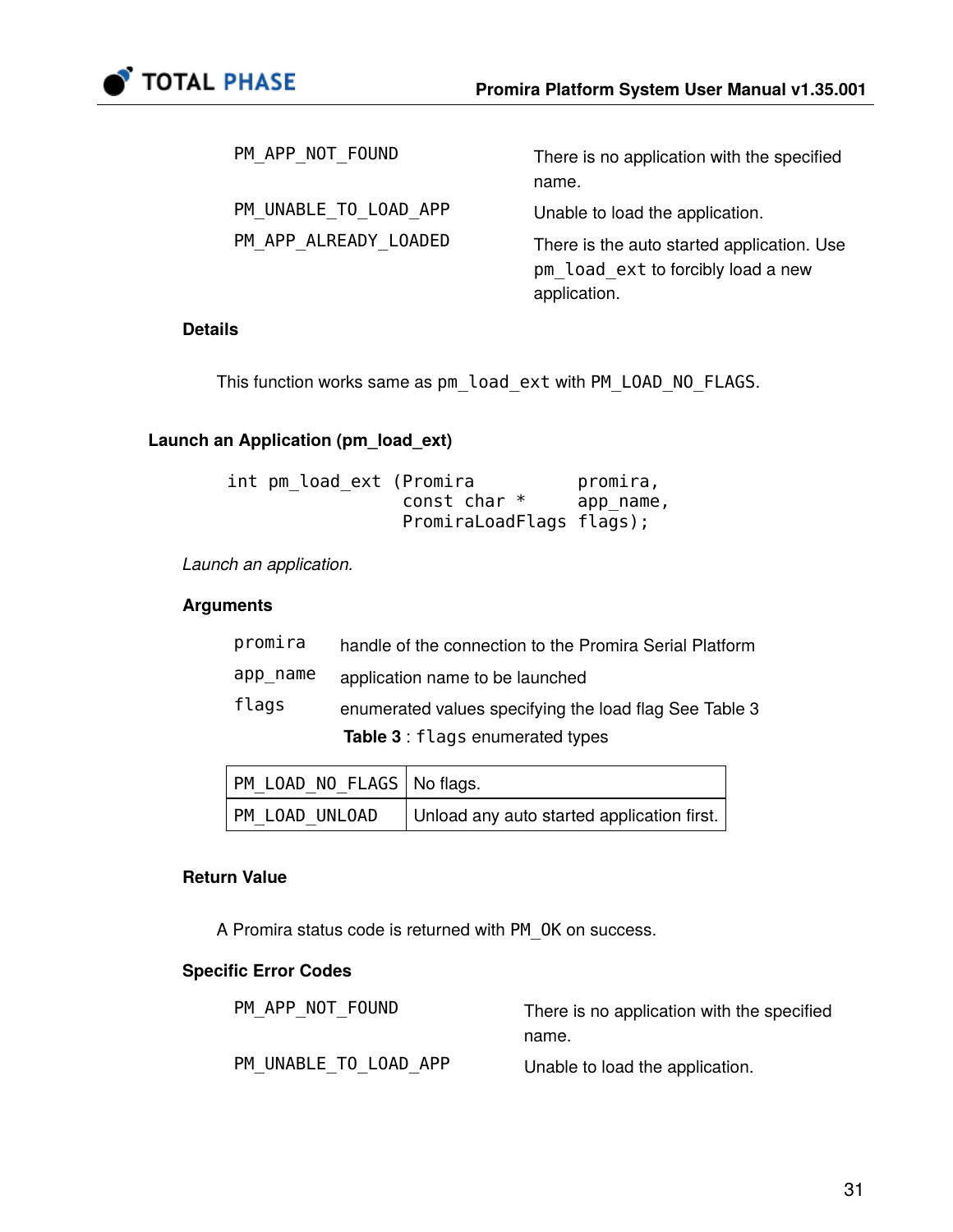

PM\_APP\_ALREADY\_LOADED There is the auto started application. Use PM\_LOAD\_UNLOAD to forcibly load a new application.

# **Details**

The Promira Serial Platform can have more than one application. Prior to the use of any subsystems in the application, it needs to be launched.

The Promira Serial Platform with firmware version 1.35 has three applications. "com.totalphase.promact\_is", "com.totalphase.promana\_espi", and "com.totalphase.promact\_cab".

# **Query Network Configurations (pm\_query\_net)**

| int pm query net (Promira | promira, |
|---------------------------|----------|
| PromiraNetCommand cmd,    |          |
| int                       | buf size |
| $1108 *$                  | buf);    |

*Get the Ethernet network interface properties for this Promira handle.*

### **Arguments**

| promira         | handle of the connection to the Promira Serial Platform                        |
|-----------------|--------------------------------------------------------------------------------|
| cm <sub>d</sub> | enumerated values specifying the network configuration to<br>get. See Table 4. |
| buf size        | size of the array for network configuration                                    |
| buf             | array into which the network configuration is returned                         |
|                 | <b>Table 4: cmd enumerated types</b>                                           |

| PM_NET_ETH_ENABLE      | Query whether Ethernet is enabled or not.          |
|------------------------|----------------------------------------------------|
| PM_NET_ETH_IP          | Query the IP address of Ethernet.                  |
| PM NET ETH NETMASK     | Query the netmask of Ethernet.                     |
| PM NET ETH MAC         | Query the MAC address of Ethernet.                 |
| PM_NET_ETH_DHCP ENABLE | Query whether DHCP for Ethernet is enabled or not. |
| PM_NET_USB_IP          | Query the IP address of Ethernet over USB.         |
| PM NET USB NETMASK     | Query the netmask of Ethernet over USB.            |
| PM NET USB MAC         | Query the MAC address of Ethernet over USB.        |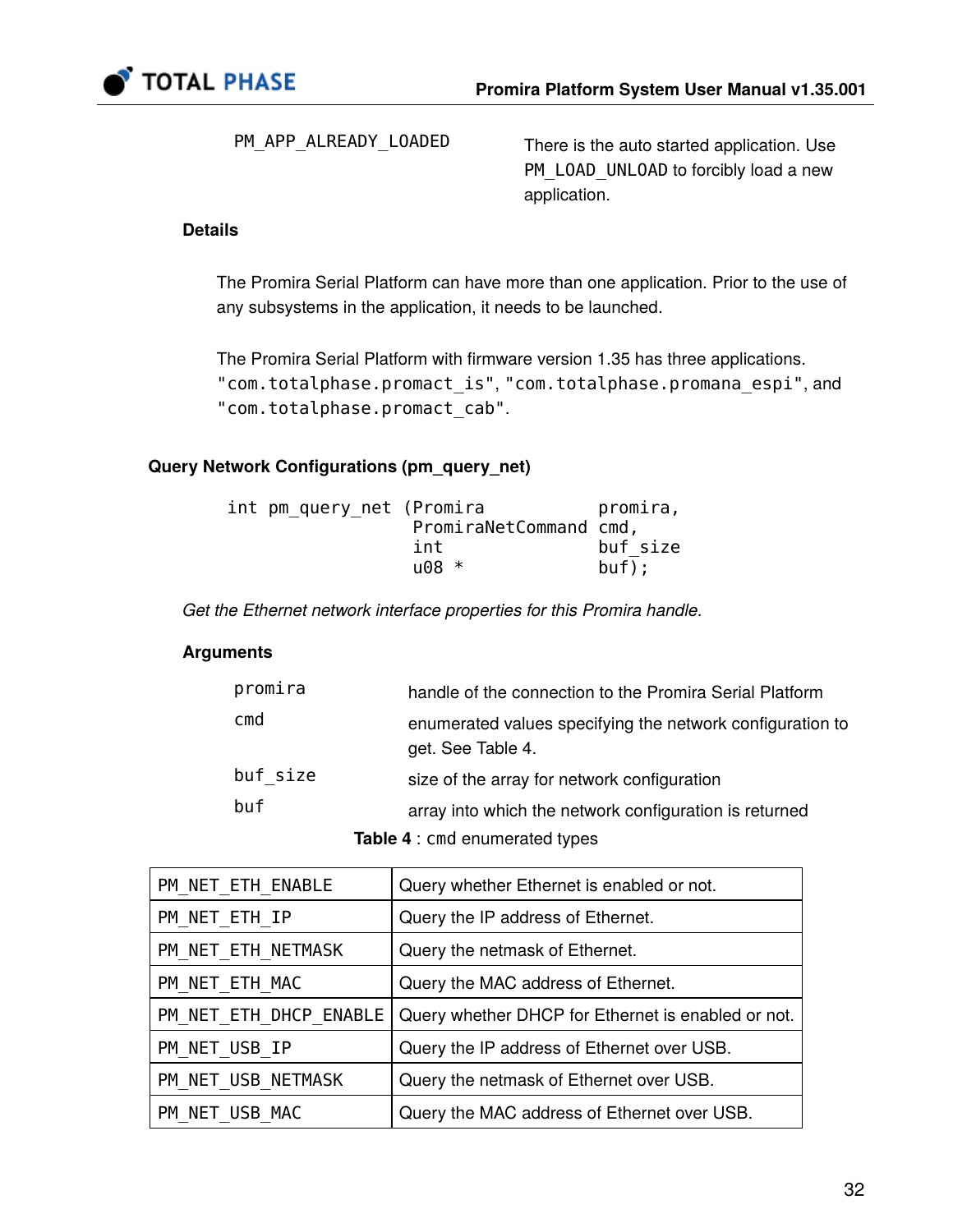

# **Return Value**

Length of the network configuration string is returned on success.

# **Specific Error Codes**

None.

# **Details**

For PM\_NET\_ETH\_ENABLE and PM\_NET\_ETH\_DHCP\_ENABLE, '1' will be returned when enabled, otherwise '0' will be returned.

# **Configure Network Configuration (pm\_config\_net)**

| int pm config net (Promira |                        | promira, |
|----------------------------|------------------------|----------|
|                            | PromiraNetCommand cmd, |          |
|                            | const char $*$         | data);   |

*Configure the Ethernet network interface.*

# **Arguments**

| promira | handle of the connection to the Promira Serial Platform                       |
|---------|-------------------------------------------------------------------------------|
| cmd     | enumerated values specifying the network configuration to<br>get. See Table 5 |
| data    | network configuration data                                                    |
|         |                                                                               |

**Table 5** : cmd enumerated types

| PM NET ETH ENABLE     | Enable/Disable Ethernet.                                   |
|-----------------------|------------------------------------------------------------|
| PM NET ETH IP         | Configure the IP address of Ethernet                       |
| PM NET ETH NETMASK    | Configure the netmask of Ethernet                          |
|                       | PM NET ETH DHCP ENABLE   Enable/Disable DHCP for Ethernet. |
| PM NET ETH DHCP RENEW | Renew the DHCP for Ethernet.                               |

### **Return Value**

A Promira status code is returned with PM\_OK on success.

# **Specific Error Codes**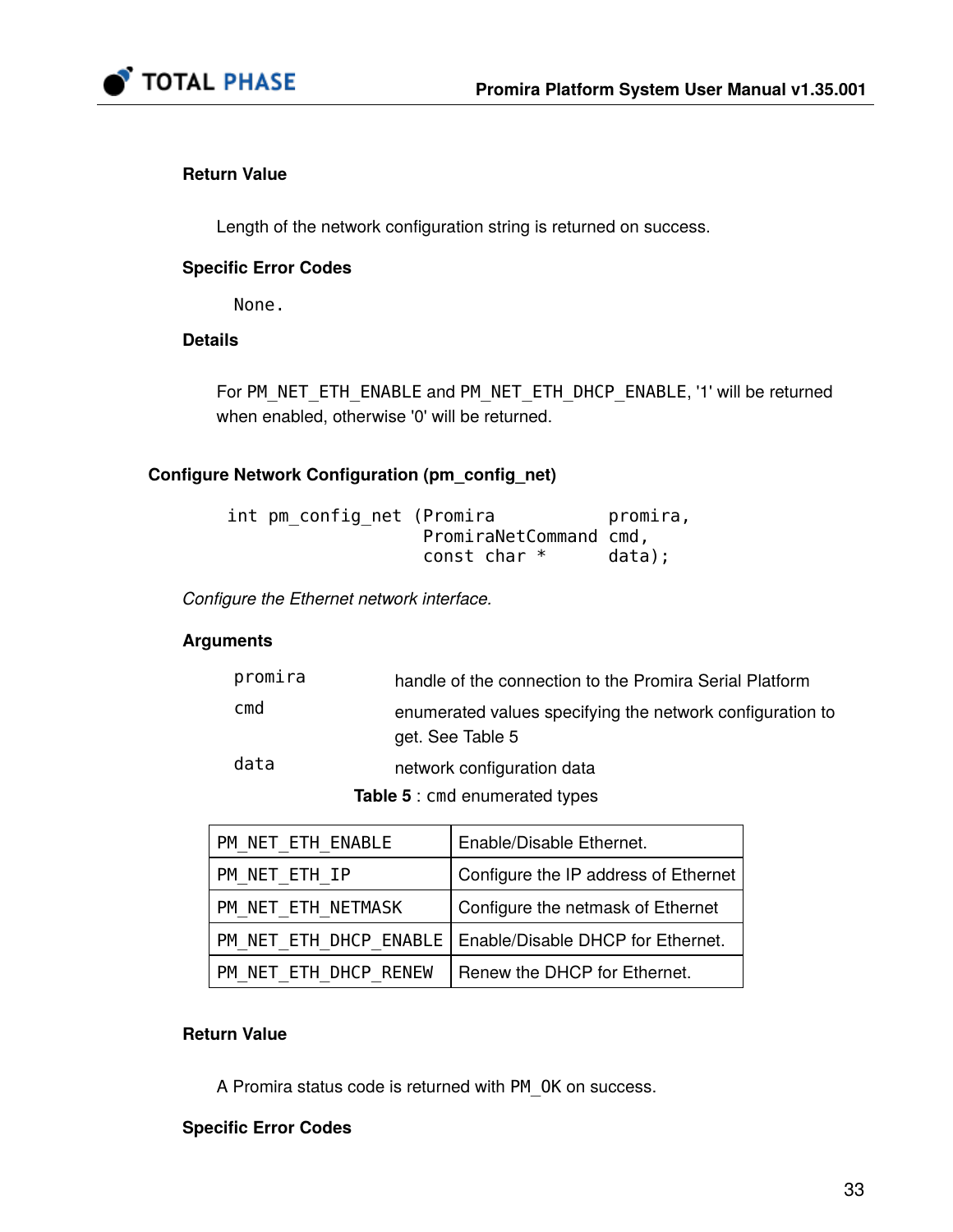

| PM NETCONFIG ERROR           | Unable to configure network<br>interface.                                                                                                                                                                                         |
|------------------------------|-----------------------------------------------------------------------------------------------------------------------------------------------------------------------------------------------------------------------------------|
| PM INVALID IPADDR            | Invalid IP address.                                                                                                                                                                                                               |
| PM INVALID NETMASK           | Invalid network mask.                                                                                                                                                                                                             |
| PM INVALID SUBNET            | The 192, 168, 12, x subnet is<br>reserved. It is an error to configure<br>the Ethernet interface to any<br>address in this subnet.                                                                                                |
| PM NETCONFIG LOST CONNECTION | Applying the last settings has<br>changed the IP address of the<br>connection. Any further access<br>doesn't work since the connection to<br>the device has lost and pm close<br>needs to be called to clean up the<br>resources. |

# **Details**

In order to enable Ethernet or DHCP for Ethernet, call this function with '1' as data. In order to disable, call this with '0' as data.

Network interface can be configured by the promira utility (promira.exe or promira). See the section [Ethernet](#page-16-0) for more detail.

# **Query Preferences (pm\_query\_pref)**

| int pm_query_pref (Promira |                     | promira, |
|----------------------------|---------------------|----------|
|                            | const char $*$ key, |          |
|                            | int                 | buf size |
|                            | $1008 *$            | buf);    |

*Get preferences.*

# **Arguments**

| promira  | handle of the connection to the Promira Serial Platform |
|----------|---------------------------------------------------------|
| key      | key of preference                                       |
| buf size | size of the array for the value of preference           |
| buf      | array into which the value of preference is returned    |

# **Return Value**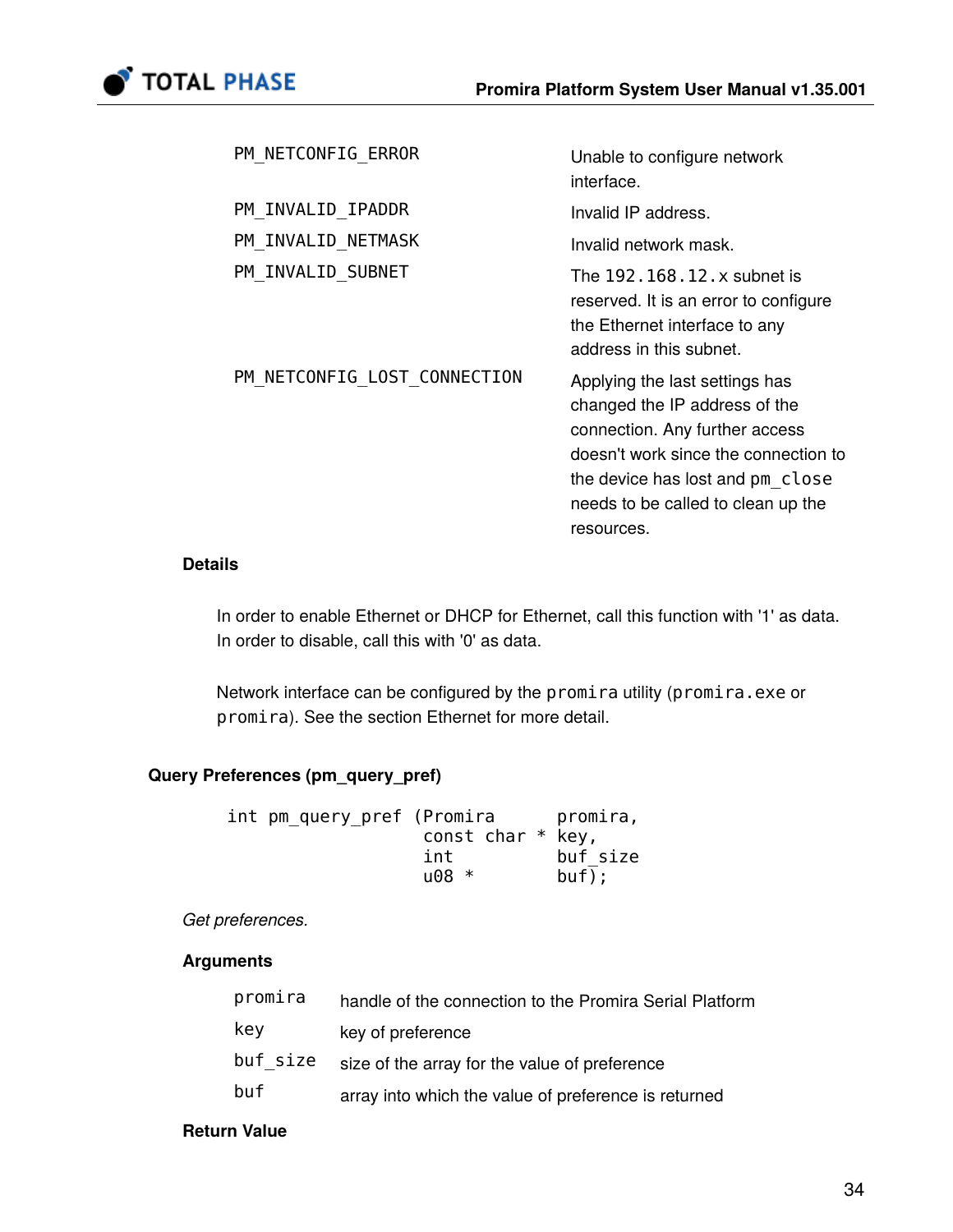

Length of the value of preference is returned on success.

# **Specific Error Codes**

None.

# **Details**

System firmware uses the value of **"app.autostart"** to determine which application will be loaded on boot up.

# **Configure Preferences (pm\_config\_pref)**

int pm\_config\_pref (Promira promira, const char \* key, const char \* data);

*Configure the preferences.*

# **Arguments**

| promira | handle of the connection to the Promira Serial Platform |
|---------|---------------------------------------------------------|
| key     | key of preference                                       |
| data    | preference data                                         |

# **Return Value**

A Promira status code is returned with PM\_OK on success.

# **Specific Error Codes**

None.

# **Details**

Preferences can be set by the promira utility (promira.exe or promira). > promira (ip) key value

# **Read License (pm\_read\_license)**

```
int pm read license (Promira promira,
                        int buf_size,<br>u08 * buf;
                        u08 *
```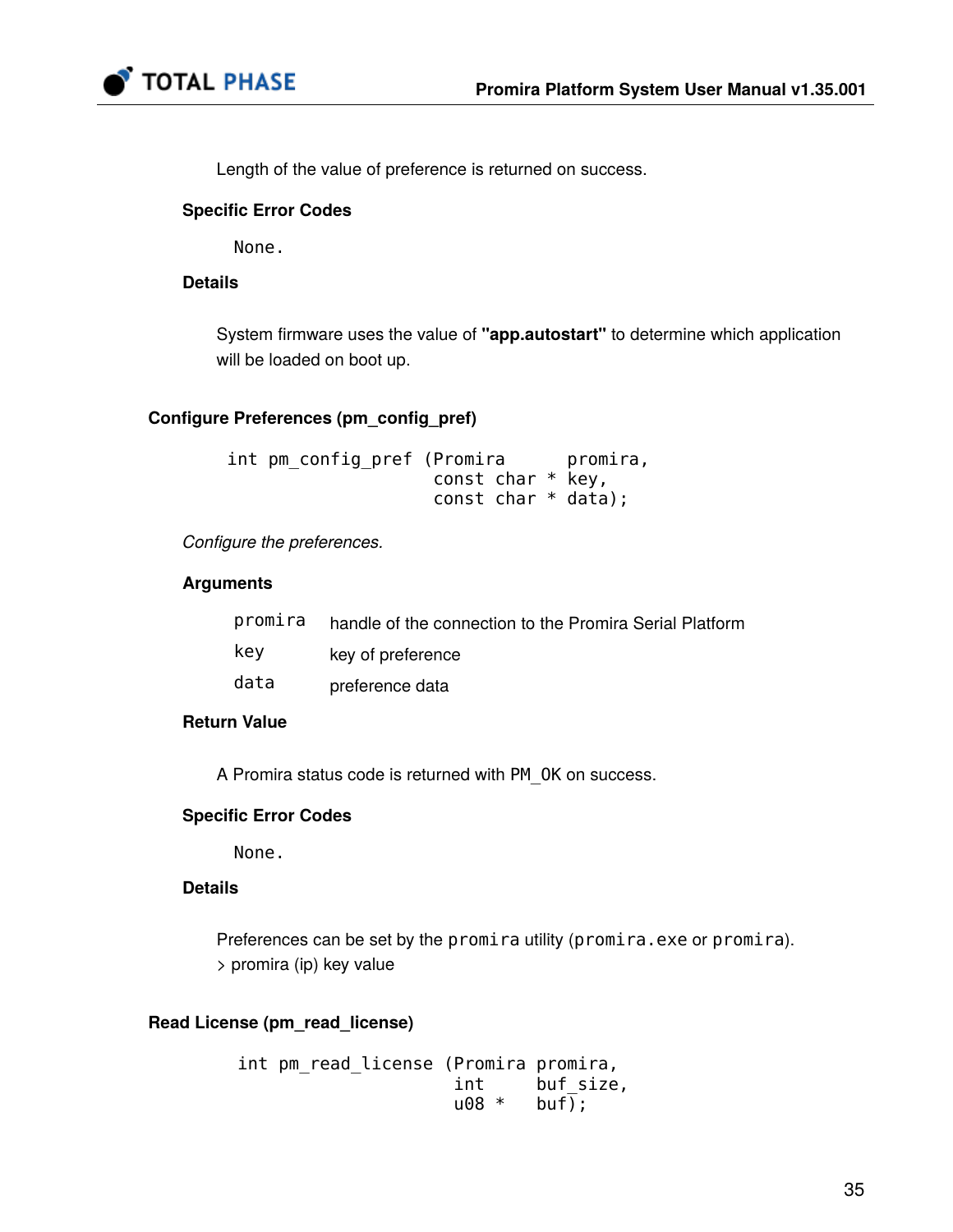

*Read the entire license.*

### **Arguments**

| promira  | handle of the connection to the Promira Serial Platform |
|----------|---------------------------------------------------------|
| buf size | number of bytes in buf                                  |
| buf      | buffer to place the license string                      |

# **Return Value**

The length of the license in bytes.

# **Specific Error Codes**

PM\_INVALID\_LICENSE The installed license is corrupt or invalid.

# **Details**

Pass a value of 0 for buf and buf\_size to request the total length of the license.

# **Features (pm\_features)**

```
int pm_features (Promira promira,
              const char * app,
 u16 features_size,
u08 * features);
```
*Return the features licensed for the application.*

# **Arguments**

| promira       | handle of the connection to the Promira Serial Platform |
|---------------|---------------------------------------------------------|
| app           | name of the application                                 |
| features size | number of bytes in features                             |
| features      | buffer to place the features string                     |

# **Return Value**

The length of the features string in bytes.

# **Specific Error Codes**

| PM INVALID LICENSE | The installed license is corrupt or invalid. |
|--------------------|----------------------------------------------|
| PM INVALID APP     | The application name is invalid.             |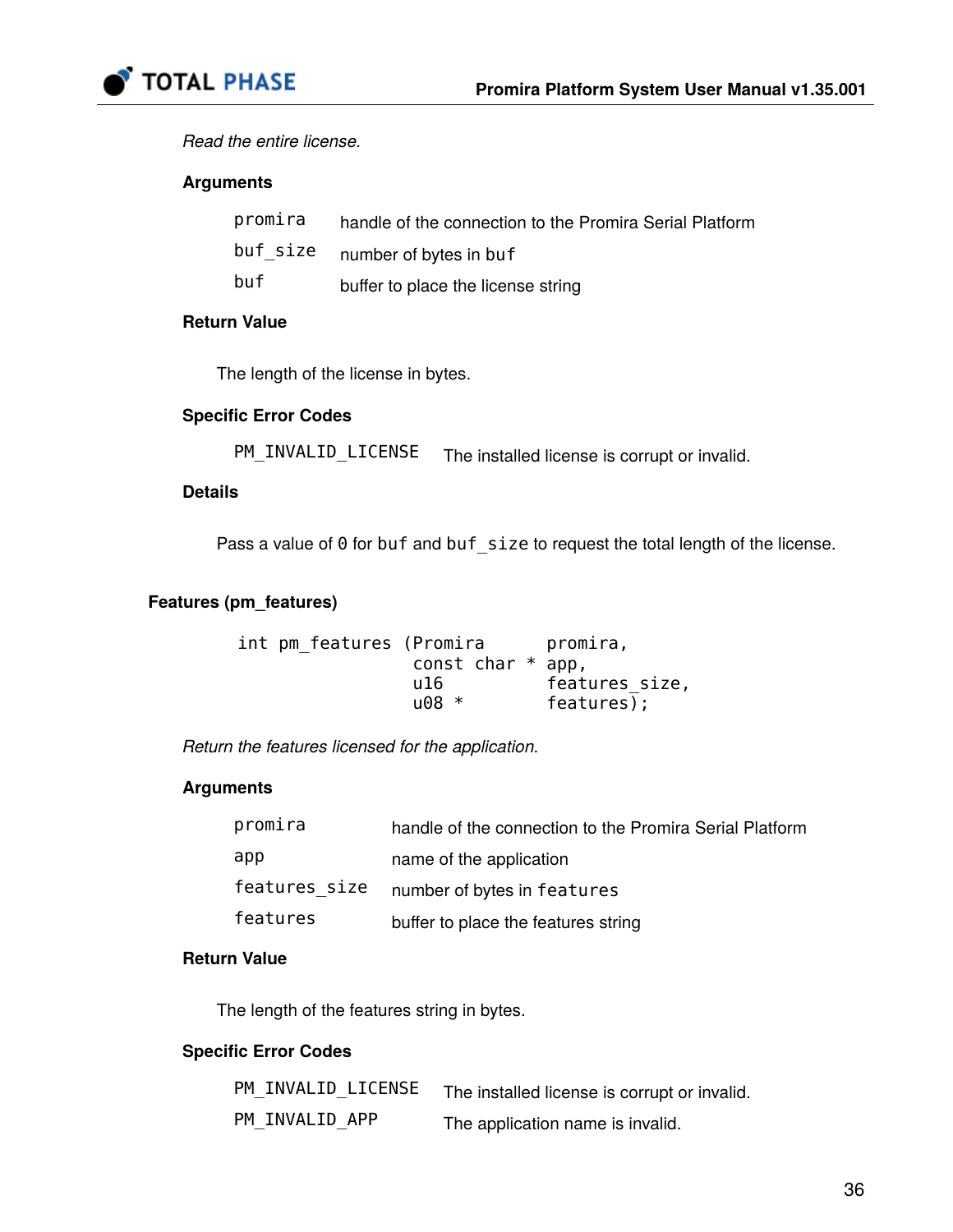

# **Details**

The features argument will be filled with a colon separated string containing the names of features that are licensed for app.

Pass a value of 0 for features and features\_size to request the total length of the features string. Note this length does not include the null terminating character.

# **Feature Value (pm\_feature\_value)**

```
int pm_feature_value (Promira promira,
                    const char * app,
                    const char * feature,
                    u16 value_size,
                    u08 * value);
```
*Return the value of a feature for the application.*

# **Arguments**

| promira    | handle of the connection to the Promira Serial Platform |
|------------|---------------------------------------------------------|
| app        | name of the application                                 |
| feature    | name of the feature                                     |
| value size | number of bytes in value                                |
| value      | buffer to place the value string                        |

### **Return Value**

The length of the value string in bytes.

# **Specific Error Codes**

| PM INVALID LICENSE | The installed license is corrupt or invalid. |
|--------------------|----------------------------------------------|
| PM INVALID APP     | The application name is invalid.             |
| PM INVALID FEATURE | The feature name is invalid.                 |

### **Details**

The value argument will be filled with a string containing the value of the feature. The feature must be one of those provided by pm features for this app.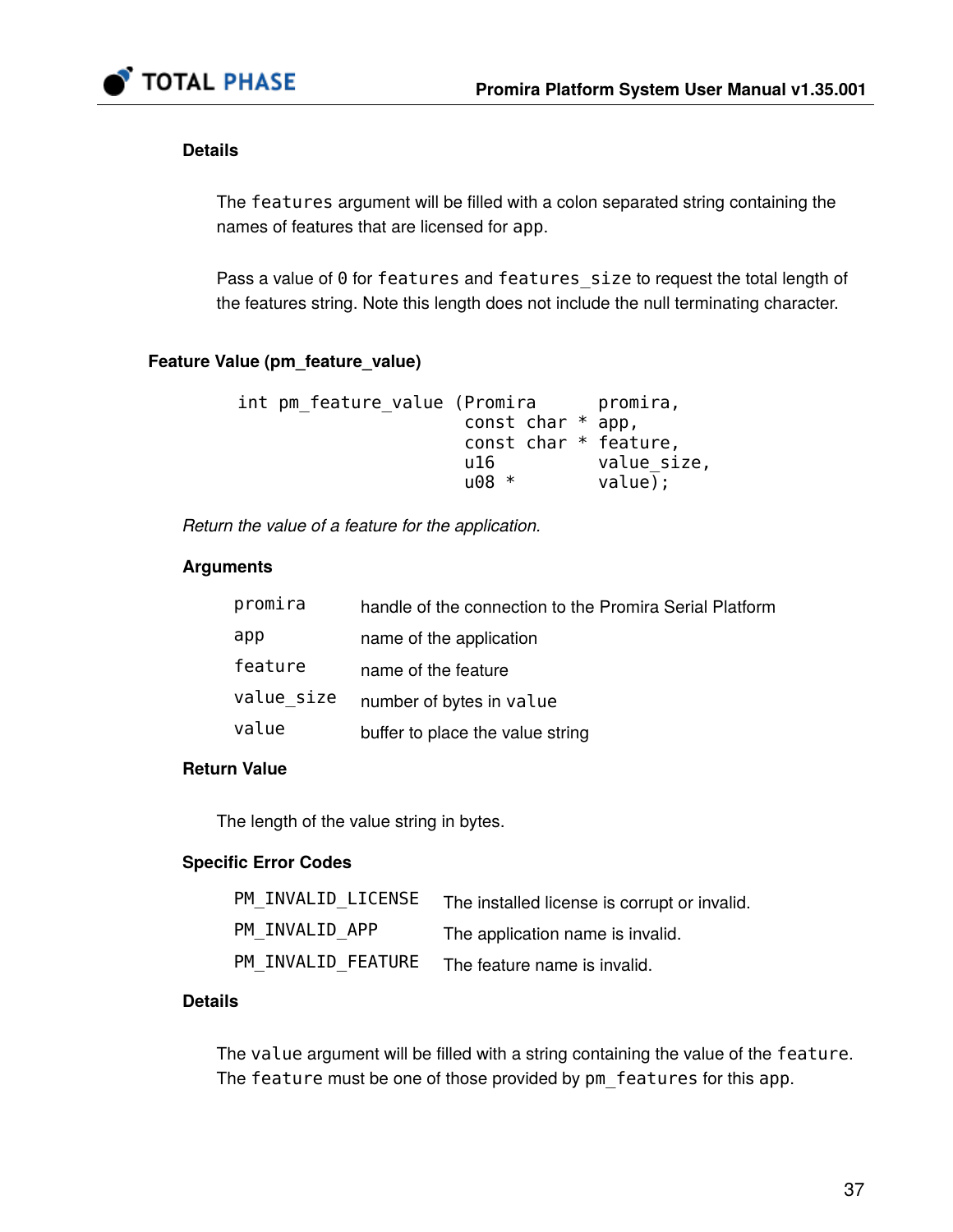

Pass a value of 0 for value and value\_size to request the total length of the value string. Note this length does not include the null terminating character.

# **Feature Description (pm\_feature\_description)**

| int pm feature description (Promira |          |                     | promira,              |
|-------------------------------------|----------|---------------------|-----------------------|
|                                     |          | const char $*$ app, |                       |
|                                     |          |                     | const char * feature, |
|                                     | u16.     |                     | desc size,            |
|                                     | $1108 *$ |                     | $desc)$ ;             |
|                                     |          |                     |                       |

*Return the description of a feature for the application.*

### **Arguments**

| promira   | handle of the connection to the Promira Serial Platform |
|-----------|---------------------------------------------------------|
| app       | name of the application                                 |
| feature   | name of the feature                                     |
| desc size | number of bytes in desc                                 |
| desc      | buffer to place the description string                  |

# **Return Value**

The length of the description string in bytes.

### **Specific Error Codes**

| PM INVALID LICENSE | The installed license is corrupt or invalid. |
|--------------------|----------------------------------------------|
| PM INVALID APP     | The application name is invalid.             |
| PM INVALID FEATURE | The feature name is invalid.                 |

### **Details**

The desc argument will be filled with a string containing the description of the feature. The feature must be one of those provided by pm\_features for this app.

Pass a value of 0 for desc and desc\_size to request the total length of the description string. Note this length does not include the null terminating character.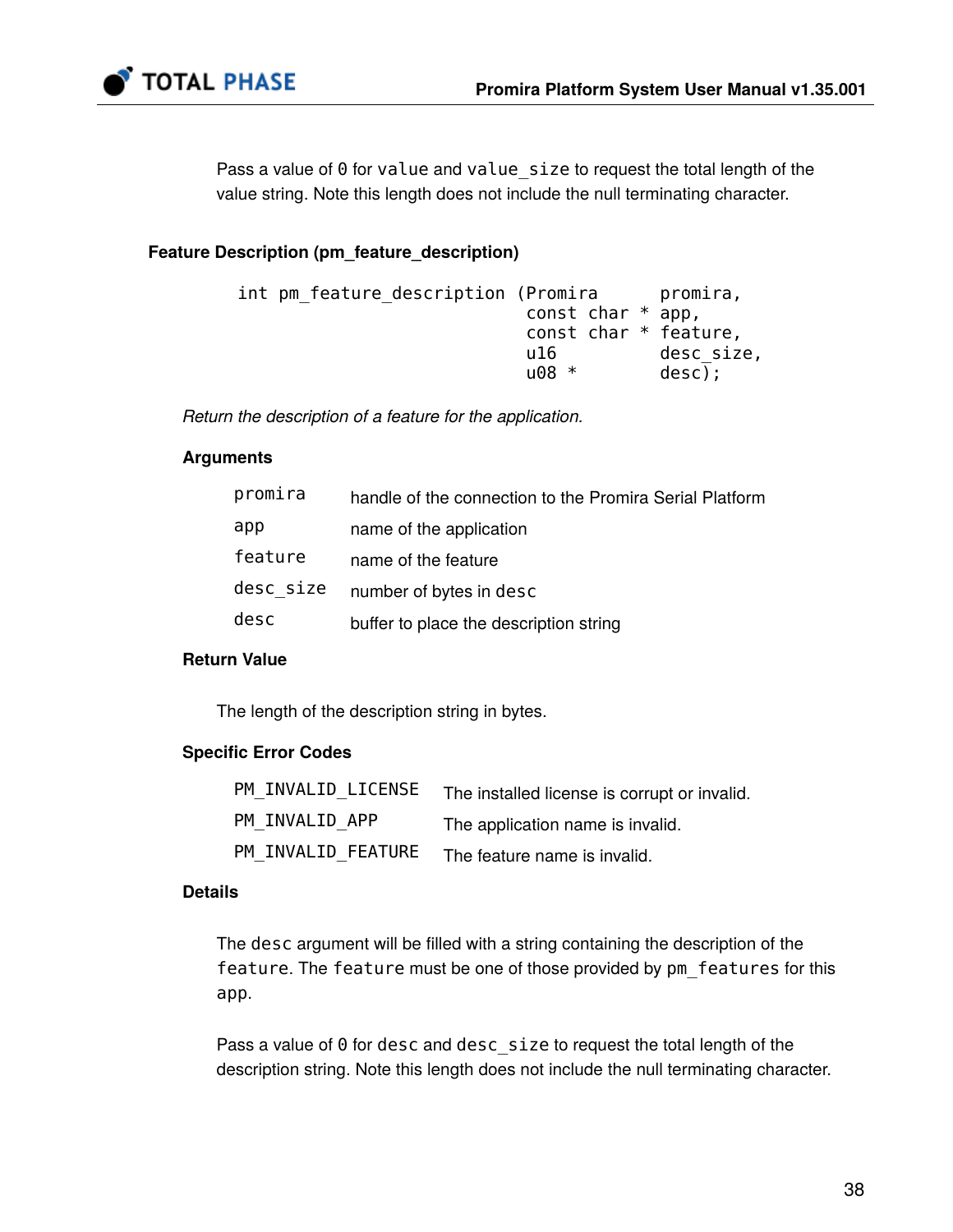

# **7.5 Error Codes**

| <b>Literal Name</b>        | <b>Value</b> | pm_status_string() return value |
|----------------------------|--------------|---------------------------------|
| PM_OK                      | $\mathbf 0$  | ok                              |
| PM_UNABLE_TO_LOAD_LIBRARY  | $-1$         | unable to load library          |
| PM_UNABLE_TO_LOAD_DRIVER   | $-2$         | unable to load USB driver       |
| PM_UNABLE_TO_LOAD_FUNCTION | -3           | unable to load binding function |
| PM INCOMPATIBLE LIBRARY    | $-4$         | incompatible library version    |
| PM INCOMPATIBLE DEVICE     | $-5$         | incompatible device version     |
| PM COMMUNICATION ERROR     | -6           | communication error             |
| PM UNABLE TO OPEN          | $-7$         | unable to open device           |
| PM_UNABLE_TO_CLOSE         | -8           | unable to close device          |
| PM_INVALID_HANDLE          | -9           | invalid device handle           |
| PM_CONFIG_ERROR            | $-10$        | configuration error             |
| PM_SHORT_BUFFER            | $-11$        | output buffer not large enough  |
| PM_FUNCTION_NOT_AVAILABLE  | $-12$        | function not available          |
| PM_APP_NOT_FOUND           | $-101$       | app not found                   |
| PM_INVALID_LICENSE         | $-102$       | invalid license                 |
| PM_UNABLE_TO_LOAD_APP      | $-103$       | unable to load app              |
| PM INVALID DEVICE          | $-104$       | invalid device for license      |
| PM INVALID DATE            | $-105$       | invalid date                    |
| PM_NOT_LICENSED            | $-106$       | not licensed                    |
| PM INVALID APP             | $-107$       | invalid app                     |
| PM INVALID FEATURE         | $-108$       | invalid feature                 |
| PM UNLICENSED APP          | $-109$       | unlicensed app                  |
| PM APP ALREADY LOADED      | $-110$       | app already loaded              |
| PM NETCONFIG ERROR         | $-201$       | network configuration error     |
| PM INVALID IPADDR          | $-202$       | invalid IP address              |

# **Table 6** : Management Error Codes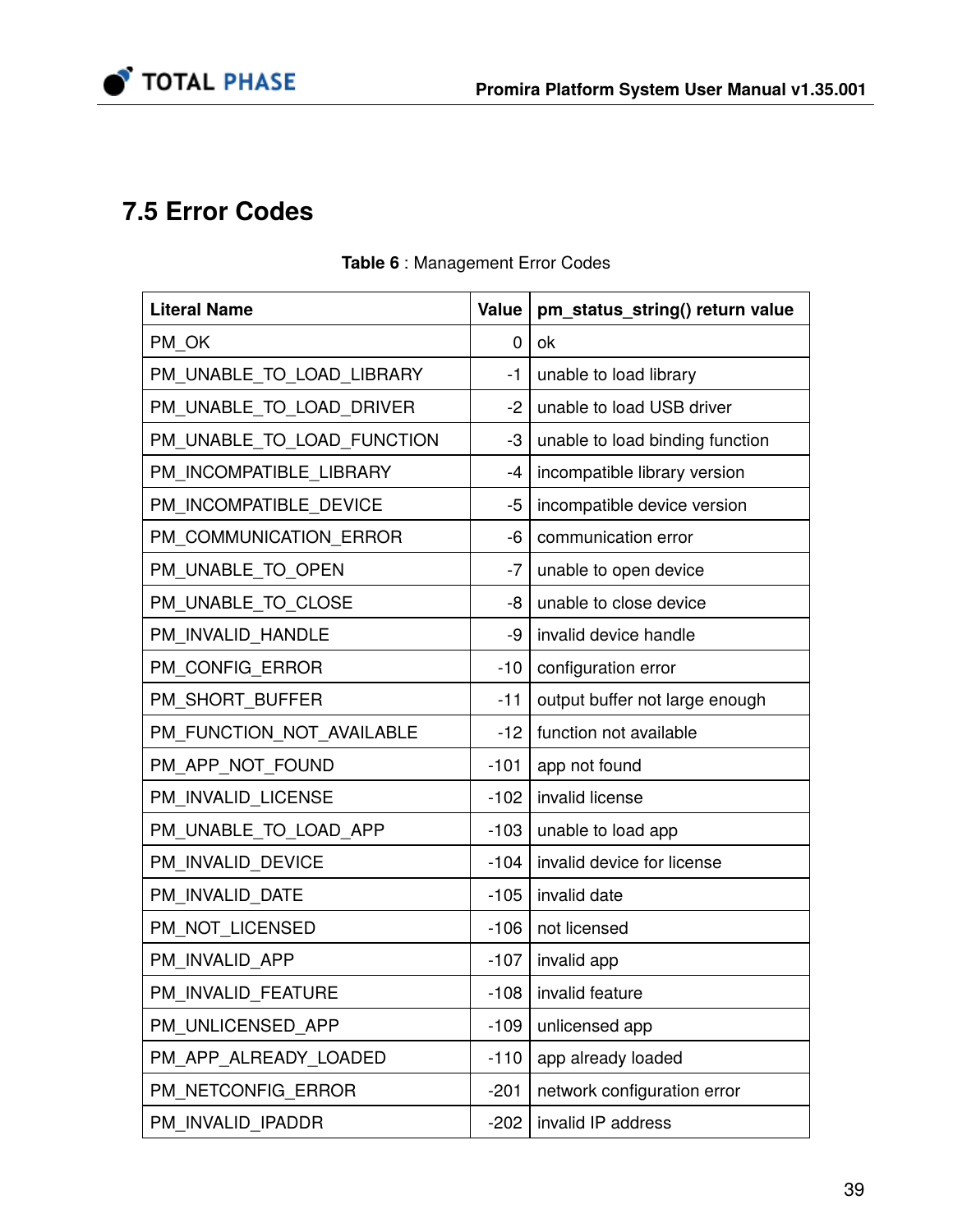

| PM INVALID NETMASK           | -203   invalid netmask                     |
|------------------------------|--------------------------------------------|
| PM INVALID SUBNET            | $-204$   invalid subnet                    |
| PM NETCONFIG UNSUPPORTED     | -205   unable to set network configuration |
| PM NETCONFIG LOST CONNECTION | -206   changed, but connection has lost    |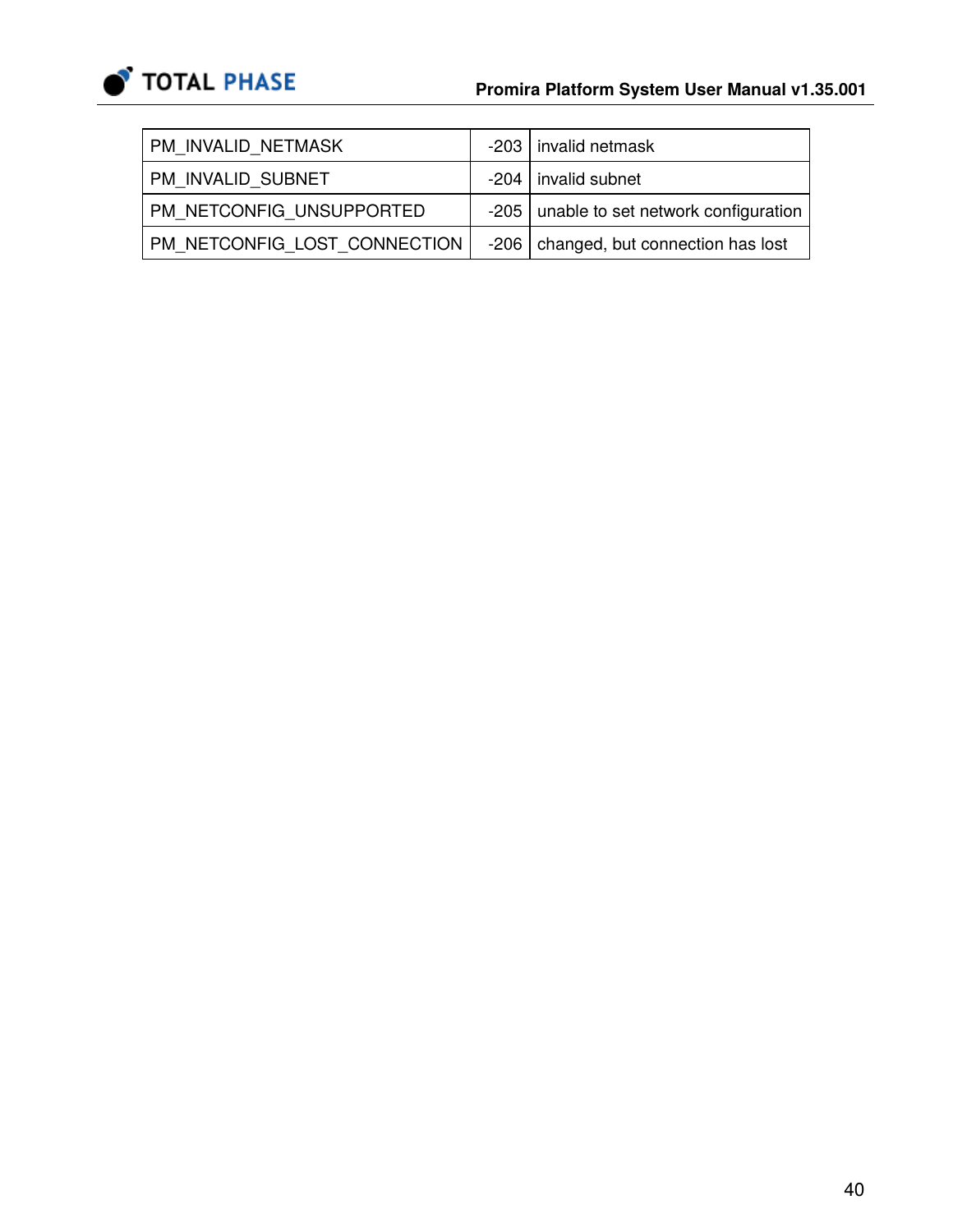

# **8 Legal / Contact**

# **8.1 Disclaimer**

All of the software and documentation provided in this manual, is copyright Total Phase, Inc. ("Total Phase"). License is granted to the user to freely use and distribute the software and documentation in complete and unaltered form, provided that the purpose is to use or evaluate Total Phase products. Distribution rights do not include public posting or mirroring on Internet websites. Only a link to the Total Phase download area can be provided on such public websites.

Total Phase shall in no event be liable to any party for direct, indirect, special, general, incidental, or consequential damages arising from the use of its site, the software or documentation downloaded from its site, or any derivative works thereof, even if Total Phase or distributors have been advised of the possibility of such damage. The software, its documentation, and any derivative works is provided on an "as-is" basis, and thus comes with absolutely no warranty, either express or implied. This disclaimer includes, but is not limited to, implied warranties of merchantability, fitness for any particular purpose, and non-infringement. Total Phase and distributors have no obligation to provide maintenance, support, or updates.

Information in this document is subject to change without notice and should not be construed as a commitment by Total Phase. While the information contained herein is believed to be accurate, Total Phase assumes no responsibility for any errors and/or omissions that may appear in this document.

# **8.2 Life Support Equipment Policy**

Total Phase products are not authorized for use in life support devices or systems. Life support devices or systems include, but are not limited to, surgical implants, medical systems, and other safety-critical systems in which failure of a Total Phase product could cause personal injury or loss of life. Should a Total Phase product be used in such an unauthorized manner, Buyer agrees to indemnify and hold harmless Total Phase, its officers, employees, affiliates, and distributors from any and all claims arising from such